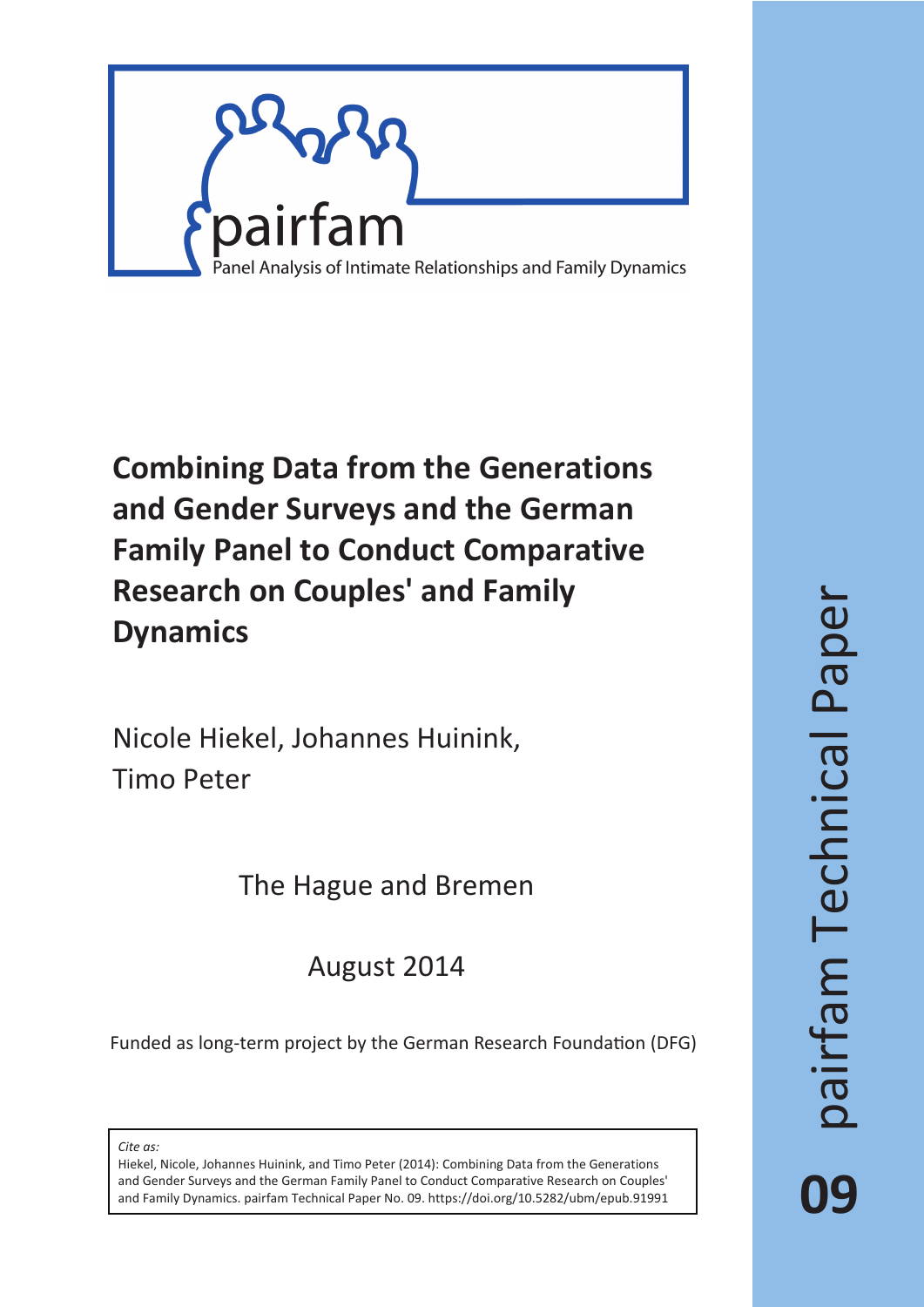#### **1 Introduction**

There has been great progress in providing the social science community with cross-national comparative longitudinal data that allow considerable advances in research on couple and family dynamics. Panel data in which individuals are followed over time permit researchers to model individual decision processes and the determinants of behavioural intentions and to compare such processes across various country contexts. Examples of studies combining different data sources are still rare.

In this paper, we present two panel surveys — the Generations and Gender Surveys and the German Family Panel — and show how to combine data from them in order to encourage international scholars of the social sciences to combine data from these surveys to conduct comparative research on couple and family dynamics.

The Generations and Gender Programme (GGP) comprise a set of comparative surveys (GGS) collected since 2004 in 18 countries. Respondents are interviewed every 3 years. Currently, data of the second wave are available for 8 countries. The Program is led by 15 European research institutions. The Netherlands Interdisciplinary Demographic Institute (Anne Gauthier, Tom Emery) is responsible for the coordination of the GGP.

The German Family Panel (pairfam) has been initiated in 2008 and since then five yearly interview rounds have been realized (Huinink et al. 2011). The survey is funded by the German Research Foundation (DFG) for up to 14 years until 2022. The principal investigators of the German Family Panel are Josef Brüderl (University of Munich), Karsten Hank (University of Cologne), Johannes Huinink (University of Bremen), Bernhard Nauck (Chemnitz University of Technology), Franz J. Neyer (Jena University) and Sabine Walper (University of Munich). Josef Brüderl is responsible for the coordination of the project.

This paper is structured as follows. In section 2, we give a brief overview of the two surveys. We present their thematic focuses and the particularities of their design, pointing out their similarities and differences. In section 3, we elaborate on those instruments of the two surveys that are particularly suited for comparative research. We discuss potential problems in combining data from both surveys, in particular the different age structure of the samples and propose ways to handle this. Finally in section 4, we conduct an exemplary analysis based on data from the first two waves of the French GGS (United Nations 2005) and the first and the fourth wave from the German Family Panel (pairfam), release 5.0 (Nauck et al. 2014), to study cohabiters' transition to marriage.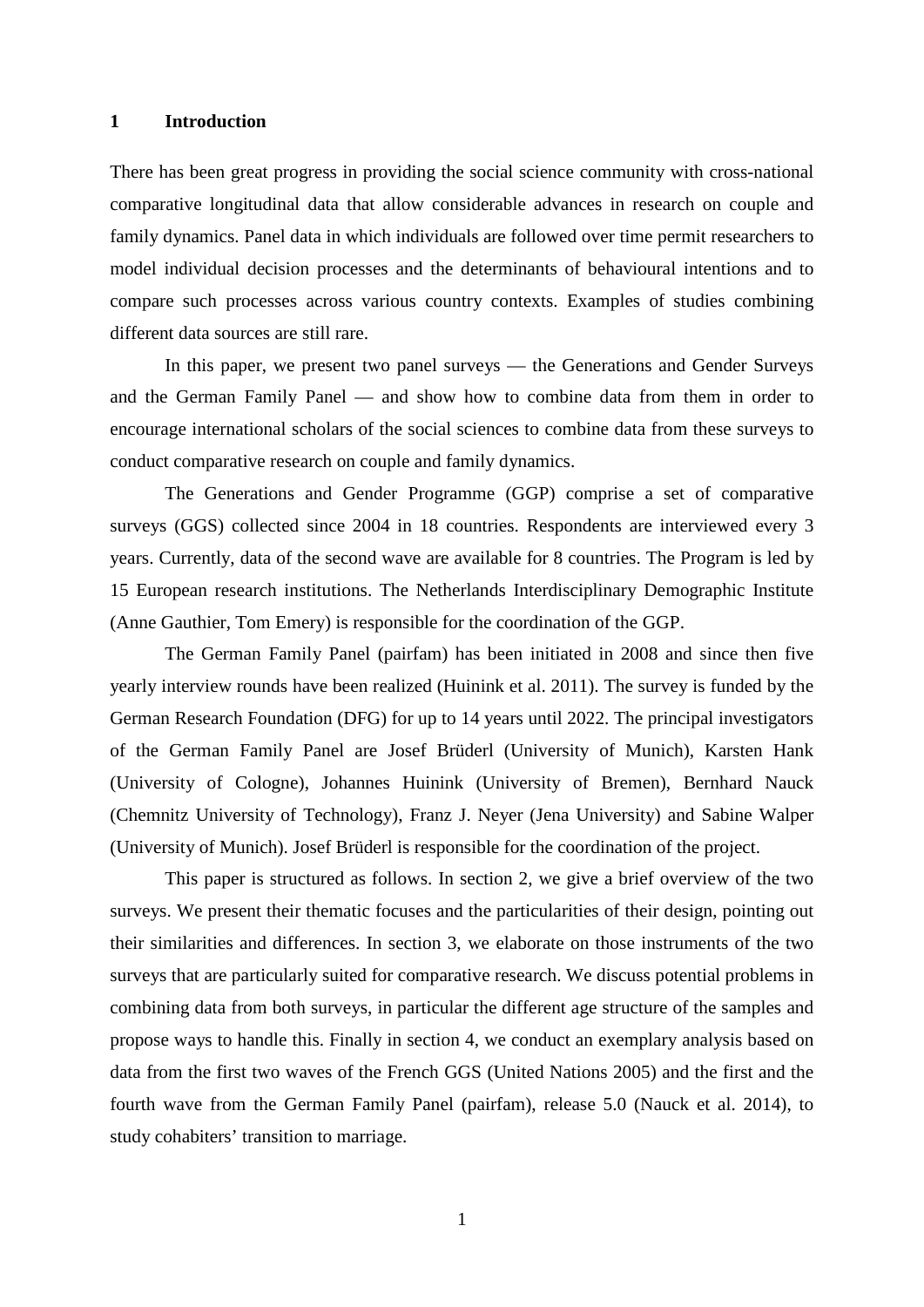# **2 The two panel studies: The Generations and Gender Surveys and the German Family Panel**

In this section, we introduce the Generations and Gender Surveys (GGS) and the German Family Panel (pairfam). We will elaborate on the aims of both surveys, their sample sizes and methods of data collection, as well as the topics they cover.

# **2.1 The Generations and Gender Surveys**

The Generations and Gender Programme (GGP) comprise a set of comparative surveys (GGS) collected between since 2004 in 18 countries (Austria, Belgium, Bulgaria, the Czech Republic, Estonia, France, Germany, Hungary, Italy, Lithuania, the Netherlands, Poland, Romania and Sweden; and Australia, Georgia, Japan, Norway, and Russia). Respondents are interviewed every 3 years. Currently, data of the second wave are available for 8 countries. 15 European research institutions cooperate in the program. The Netherlands Interdisciplinary Demographic Institute is responsible for the coordination of the GGP.

The national samples of the **G**enerations and **G**ender **S**urveys (GGS) are representative for 18 to 79 year old resident population in each of the participating countries (Vikat et al. 2007). The overall sample size of the main samples differs by country but in most cases is about 10,000 cases in the first wave. The respondents have usually been interviewed by a computer assisted personal interview (CAPI) and in some countries by a paper and pencil interview (PAPI). The GGS aims at contributing to our understanding of the relationships between parents and children (generations) and between intimate partners (gender) by providing a data base for population research and supporting population-related policy formulation. A detailed description of the aim and the design of GGS is provided by Vikat et al (2007) and the United Nations Economic Commission for Europe (United Nations 2005, 2007, 2009) but see also the webpage of the Generations and Gender Program (GGP): http://www.ggp-i.org/.

The substantive topics of the GGS cover the key life course transitions of individuals such as leaving the parental home, the process of partnership formation, childbearing, retiring, as well as the nature of intergenerational relationships (Vikat et al. 2007). Perceived as well as actual economic and institutional constraints of these life course transitions but also attitudes and social norms guiding individuals in their life choices are addressed in the survey. The questionnaire includes information on education, work, income, housing, health, leisure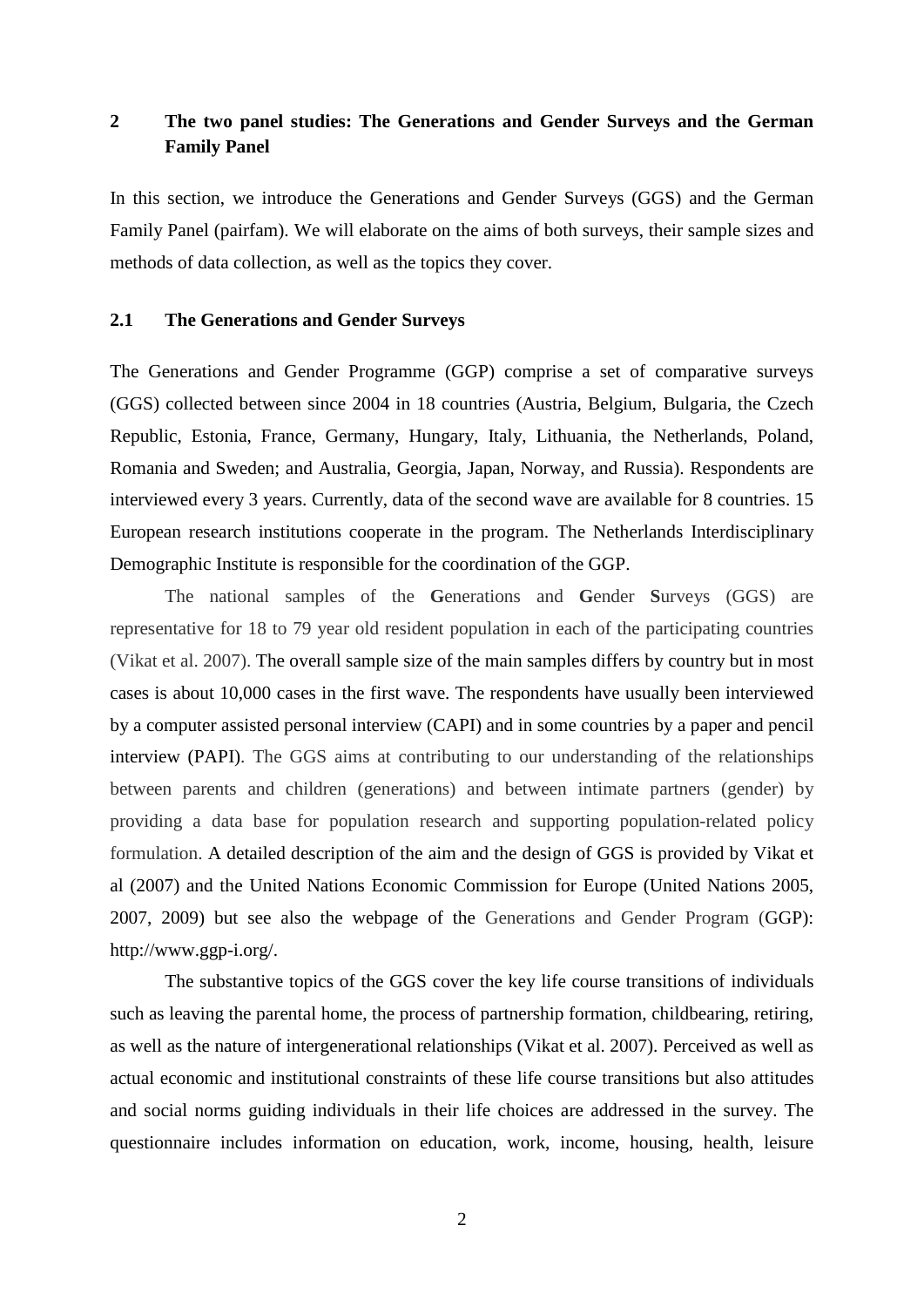activities, and living environment but also, among others, measurements of religiosity and attitudes and norms related to union formation, marriage and having children.

# **2.2 The German Family Panel (pairfam)**

The German Family Panel (Panel Analysis of Intimate Relationships and Family Dynamics: pairfam) is a panel survey providing data on the formation and development of intimate relationships and families in Germany. Its special features are a multi-actor design and yearly conducted panel waves.

A nationwide random sample from the population registers in Germany for three age cohorts is drawn. At the moment of first interview, respondents are 15-17, 25-27, and 35-37 years old and born in 1971-73, 1981-83, and 1991-93, respectively. In each cohort about 4,000 men and women have been interviewed. The overall sample size is 12,402 interviews in the first wave. Respondents (called 'anchors' in the following) have been interviewed by a computer assisted personal interview (CAPI). The first wave of interviews has been conducted in 2008 and has been followed by five yearly panel waves until 2013.

In addition, a multi-actor design is implemented. From the first wave onwards partners of the anchors have been interviewed by self-completion questionnaires as far as the anchors agreed. Starting from wave 2 up to three (step-)parents are interviewed by self-completion questionnaires and children aged 8 to 15 are interviewed by CAPI. A detailed description of the aim and the design of pairfam is provided by Huinink et al. (2011). A description of the pairfam data give Brüderl et al. (2010) and Arránz-Becker et al. (2012) but see also the webpage of pairfam, www.pairfam.de.

The substantive topics of pairfam are the dynamics of partnership formation and dissolution, childbearing decision-making and actual fertility, parenting and child development, as well as intergenerational relationships. The survey moreover includes information related to life domains such as education, work, income, housing, health, religiosity, leisure activities, social network, and living environment.

There is a supplementary survey to pairfam — "Demographic differences in life course dynamics in Eastern and Western Germany" (Demodiff) run by the Max Planck Institute of Demographic Research (MPIDR, Rostock, Germany) that utilizes a largely identical set of instruments and adds 1,489 respondents living in former East Germany to the two oldest *Pairfam* cohorts (Kreyenfeld et al. 2011).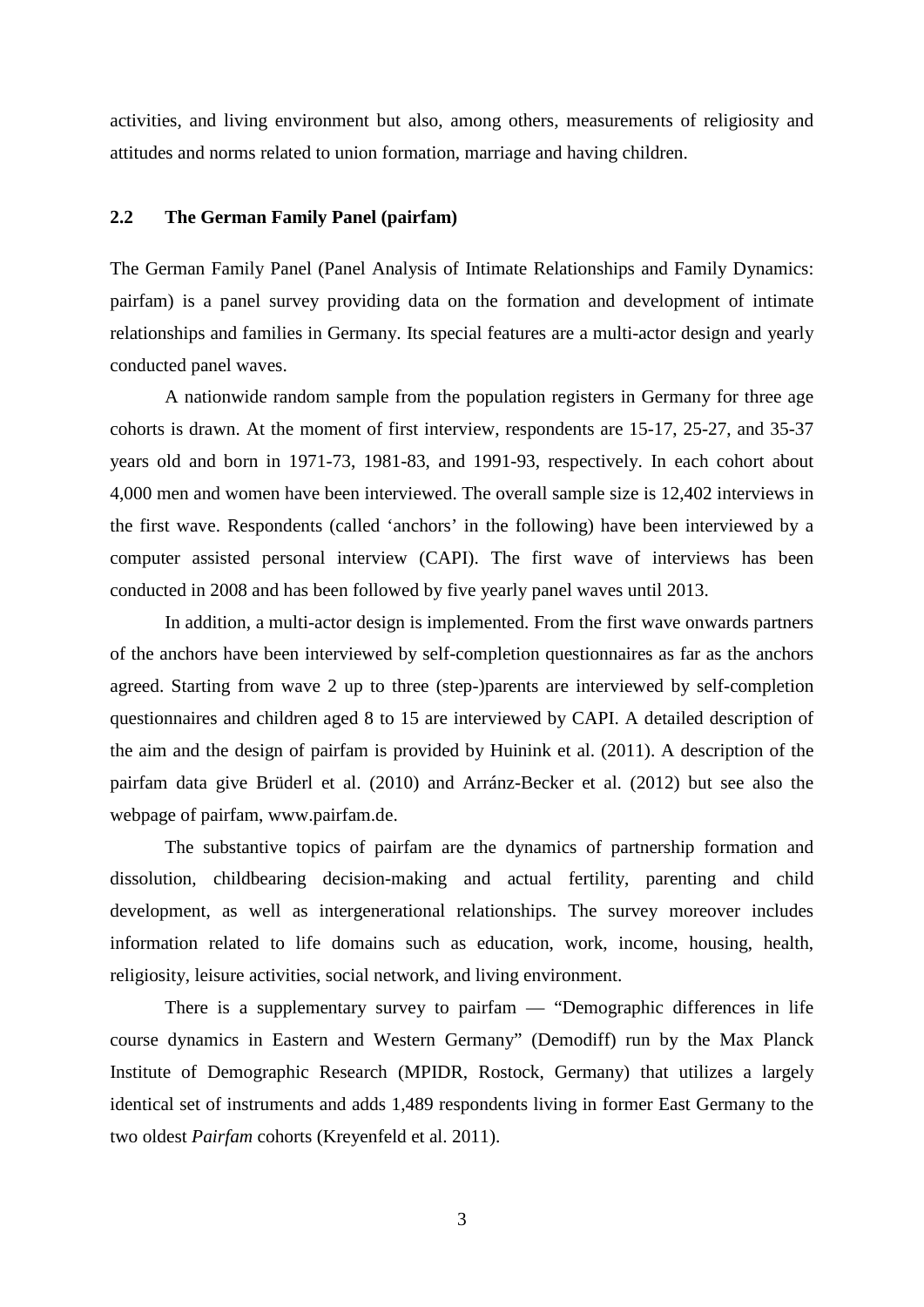There are already examples of combining pairfam/Demodiff data with data of the GGS (Perelli-Harris et al 2010).

# **3 Comparability of GGS and pairfam**

In this section we discuss instruments of GGS and pairfam that are particularly suited for combining data for comparative research. We will moreover discuss how to handle the different age structure of both panel surveys when combining data. GGS and pairfam do not only cover similar topics but use comparable instruments to collect the information. For eight major topics we report comparable measures in both surveys. These topics are:

- Basic information on the respondent
- Intimate relationships and couple dynamics
- Fertility and family dynamics
- Parenting
- Intergenerational relationships
- Social structure, economic situation, and living conditions
- Cultural factors
- Personality traits and well-being

We consider data from the first two waves of the GGS and from the first four waves of pairfam. Please note that we restrict the selection to those instruments, which are part of both questionnaires and are – as least in our view – sufficiently similar to serve as a basis for comparative research.

Table 1 shows that there is a large overlap of information collected in both surveys. This is particularly true for (1) the life histories, such as partner-, birth-, and employment history. This is also true for (2) information on several socio-demographic and economic variables. There is some overlap with regard to (3) information on the quality of social relationships between partners as well as parents and children and (4) intentions, attitudes and personality traits.

**Table 1: Outline of the GGS and pairfam questionnaire of the anchor**

|                                                                      | <b>GGS</b>                             | pairfam |  |  |
|----------------------------------------------------------------------|----------------------------------------|---------|--|--|
|                                                                      |                                        |         |  |  |
|                                                                      | <b>Basic information on respondent</b> |         |  |  |
| Sex, month and year of birth, country of birth                       |                                        |         |  |  |
|                                                                      | <b>Household structure</b>             |         |  |  |
| Household type, household members (sex, age, relationship to person) |                                        |         |  |  |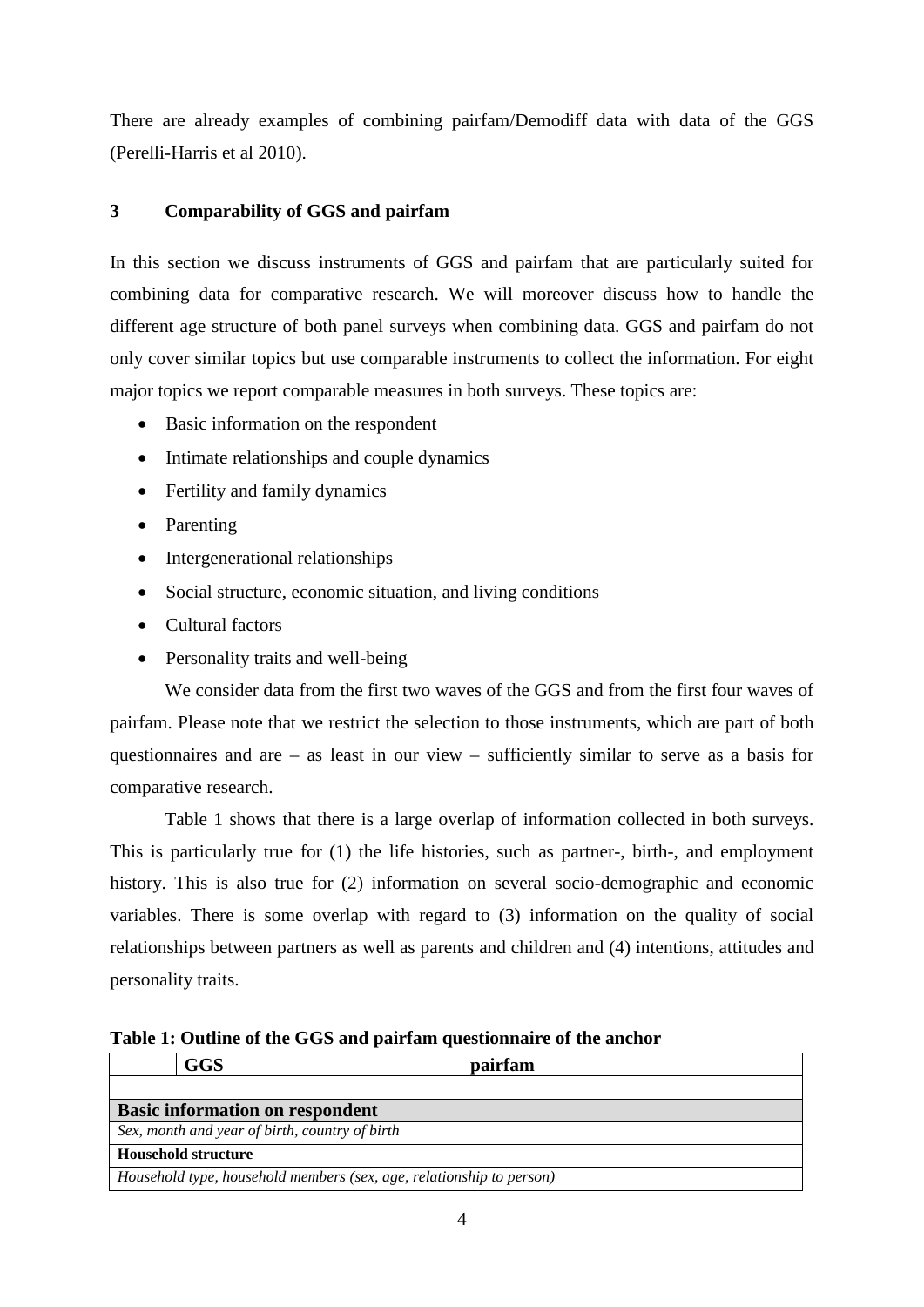| <b>Siblings</b>                                                                                                                                                                                                                       |                                                                                                            |                                                                                                                                                                           |  |  |  |  |
|---------------------------------------------------------------------------------------------------------------------------------------------------------------------------------------------------------------------------------------|------------------------------------------------------------------------------------------------------------|---------------------------------------------------------------------------------------------------------------------------------------------------------------------------|--|--|--|--|
|                                                                                                                                                                                                                                       | Number of biological siblings                                                                              |                                                                                                                                                                           |  |  |  |  |
| <b>Childhood</b>                                                                                                                                                                                                                      |                                                                                                            |                                                                                                                                                                           |  |  |  |  |
|                                                                                                                                                                                                                                       | Family structure after birth, age at leaving home                                                          |                                                                                                                                                                           |  |  |  |  |
| Family structure: family structure at age<br>Retrospective partnership episodes since age<br>15, month and year of leaving the parental<br>15 in wave 1 and tracking changes in wave 2<br>to 4. See extra data file 'biopart'<br>home |                                                                                                            |                                                                                                                                                                           |  |  |  |  |
|                                                                                                                                                                                                                                       | <b>Intimate relationships</b>                                                                              |                                                                                                                                                                           |  |  |  |  |
|                                                                                                                                                                                                                                       | Relationship history (cohabitation, marriage, separation/divorce)                                          |                                                                                                                                                                           |  |  |  |  |
|                                                                                                                                                                                                                                       | Retrospective partnership episodes<br>and<br>information on ex-partners                                    | Retrospective partnership episodes since age<br>15 in wave 1 and tracking changes in wave 2<br>to 4 including an ex-partner module. See also<br>extra data file 'biopart' |  |  |  |  |
|                                                                                                                                                                                                                                       | <b>Attributes of current partner</b>                                                                       |                                                                                                                                                                           |  |  |  |  |
|                                                                                                                                                                                                                                       | Sex, month and year of birth, country of birth, citizenship                                                |                                                                                                                                                                           |  |  |  |  |
|                                                                                                                                                                                                                                       | Highest level of education (ISCED), activity or employment status                                          |                                                                                                                                                                           |  |  |  |  |
|                                                                                                                                                                                                                                       | Organisation of the relationship and partnership quality                                                   |                                                                                                                                                                           |  |  |  |  |
| to marry                                                                                                                                                                                                                              |                                                                                                            | If not cohabiting: frequency seeing partner, time to get to partner, intention to start living together, intention                                                        |  |  |  |  |
|                                                                                                                                                                                                                                       | Intentions to start living with a/the partner<br>during next 3 years                                       | Intention to set up a common household during next<br>12 months                                                                                                           |  |  |  |  |
|                                                                                                                                                                                                                                       | If not married: intention to marry                                                                         |                                                                                                                                                                           |  |  |  |  |
|                                                                                                                                                                                                                                       | Marrying partner during next 12 months<br>Marrying partner during next 3 years                             |                                                                                                                                                                           |  |  |  |  |
|                                                                                                                                                                                                                                       | Division of household tasks in partnership (items are only partly congruent)                               |                                                                                                                                                                           |  |  |  |  |
|                                                                                                                                                                                                                                       | Asked for all household members<br>Asked only for respondent and partner                                   |                                                                                                                                                                           |  |  |  |  |
|                                                                                                                                                                                                                                       | Evaluation of division of household tasks                                                                  |                                                                                                                                                                           |  |  |  |  |
|                                                                                                                                                                                                                                       | Satisfaction                                                                                               | <b>Indicated fairness</b>                                                                                                                                                 |  |  |  |  |
|                                                                                                                                                                                                                                       | Financial matters in the partnership (items are only partly congruent)                                     |                                                                                                                                                                           |  |  |  |  |
|                                                                                                                                                                                                                                       | Satisfaction with partnership                                                                              |                                                                                                                                                                           |  |  |  |  |
| partly congruent)                                                                                                                                                                                                                     |                                                                                                            | Frequency and issues of conflicts, conflict behaviour, thought relationship would break up (items are only                                                                |  |  |  |  |
|                                                                                                                                                                                                                                       | <b>Fertility and family dynamics</b>                                                                       |                                                                                                                                                                           |  |  |  |  |
| <b>Birth history</b>                                                                                                                                                                                                                  |                                                                                                            |                                                                                                                                                                           |  |  |  |  |
|                                                                                                                                                                                                                                       | Sex, year of birth/death, cohabitation status of own/adopted children                                      |                                                                                                                                                                           |  |  |  |  |
|                                                                                                                                                                                                                                       | <b>Pregnancy and Fecundity</b>                                                                             |                                                                                                                                                                           |  |  |  |  |
| congruent)                                                                                                                                                                                                                            |                                                                                                            | Pregnancy of respondent or partner of respondent, statements about pregnancy (items are only partly                                                                       |  |  |  |  |
|                                                                                                                                                                                                                                       | only partly congruent)                                                                                     | Fecundity or infertility, wanting to get pregnant, procreative methods, contraceptive methods (items are                                                                  |  |  |  |  |
| <b>Fertility plans</b>                                                                                                                                                                                                                |                                                                                                            |                                                                                                                                                                           |  |  |  |  |
|                                                                                                                                                                                                                                       | Children related values                                                                                    |                                                                                                                                                                           |  |  |  |  |
|                                                                                                                                                                                                                                       | Beliefs about having children                                                                              | Positive and negative values of children                                                                                                                                  |  |  |  |  |
|                                                                                                                                                                                                                                       | Intention to have a(nother) child, intended number of children                                             |                                                                                                                                                                           |  |  |  |  |
|                                                                                                                                                                                                                                       | Intention to have a (nother) child during the<br>next three years;<br>Number of children intended in total | Intention to have a(nother) child during the next<br>two years,<br>Expected number of (additional) children                                                               |  |  |  |  |
|                                                                                                                                                                                                                                       |                                                                                                            | Expected effects of having a(nother) child, prerequisites for a(nother) child (items are only partly congruent)                                                           |  |  |  |  |
|                                                                                                                                                                                                                                       | Social influence: friends, parents (items are only partly congruent)                                       |                                                                                                                                                                           |  |  |  |  |
| <b>Parenting</b>                                                                                                                                                                                                                      |                                                                                                            |                                                                                                                                                                           |  |  |  |  |
|                                                                                                                                                                                                                                       | Child care, help with child care (items are only partly congruent)                                         |                                                                                                                                                                           |  |  |  |  |
| <b>Intergenerational relationships</b>                                                                                                                                                                                                |                                                                                                            |                                                                                                                                                                           |  |  |  |  |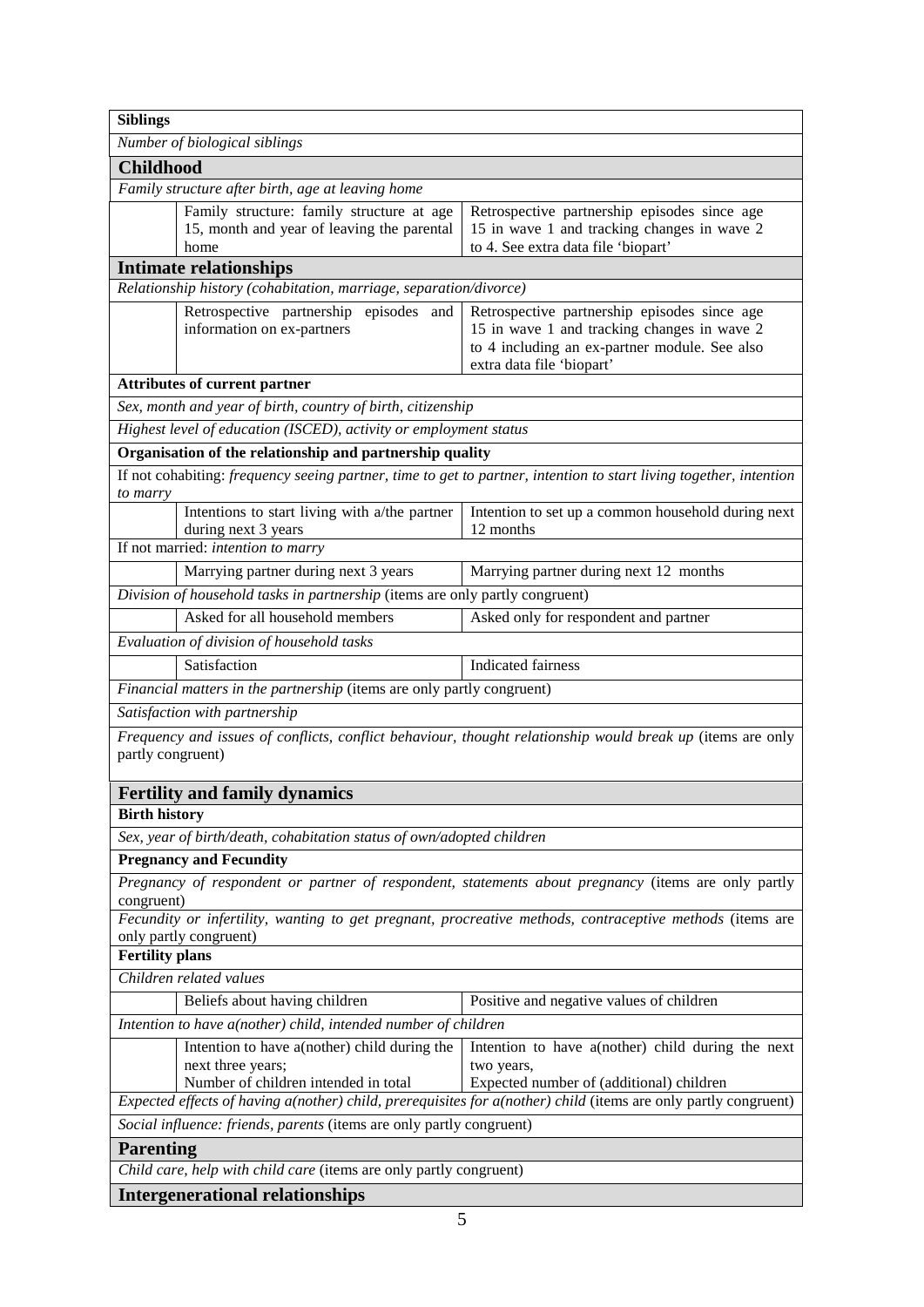| Date of birth/death, country of birth, citizenship of biological parents                                                              |                                                                                                                      |  |  |  |  |
|---------------------------------------------------------------------------------------------------------------------------------------|----------------------------------------------------------------------------------------------------------------------|--|--|--|--|
| Living arrangement, marital breakup, highest level of education of biological parents                                                 |                                                                                                                      |  |  |  |  |
|                                                                                                                                       | Education of biological parents in wave 3 only                                                                       |  |  |  |  |
| Frequency of contact, travel-time distance                                                                                            |                                                                                                                      |  |  |  |  |
| Financial and emotional support received and given                                                                                    |                                                                                                                      |  |  |  |  |
| Not only parents                                                                                                                      | Complementary information from Network of                                                                            |  |  |  |  |
| Relationship Inventory<br>Social structure, economic situation, and living conditions                                                 |                                                                                                                      |  |  |  |  |
| <b>Housing situation</b>                                                                                                              |                                                                                                                      |  |  |  |  |
|                                                                                                                                       |                                                                                                                      |  |  |  |  |
| Type of housing/ownership, number of rooms                                                                                            |                                                                                                                      |  |  |  |  |
| <b>Education and employment</b>                                                                                                       |                                                                                                                      |  |  |  |  |
| Schooling and employment history                                                                                                      |                                                                                                                      |  |  |  |  |
| Retrospective information<br>activity<br>$\,$ on $\,$<br>episodes (wave 2)                                                            | Retrospective information on activity episodes<br>since age 15 (wave 3) and tracking changes<br>between waves 1 to 4 |  |  |  |  |
| Highest level of education, activity status, occupation, occupational status                                                          |                                                                                                                      |  |  |  |  |
| Occupation: ISCO                                                                                                                      | Occupation: ISCO, ISEI                                                                                               |  |  |  |  |
| Occupational status: one short scale<br>Work schedule, working at home, working with family members (Items are only partly congruent) | Occupational status: one long scale                                                                                  |  |  |  |  |
|                                                                                                                                       |                                                                                                                      |  |  |  |  |
| Multiple jobs                                                                                                                         |                                                                                                                      |  |  |  |  |
| <b>Leisure activities</b>                                                                                                             |                                                                                                                      |  |  |  |  |
| <b>Economic situation</b>                                                                                                             |                                                                                                                      |  |  |  |  |
| Net household income, net personal Income, partner's income, social benefits: kind and amount of benefits                             |                                                                                                                      |  |  |  |  |
|                                                                                                                                       | Amount of benefits only wave 1                                                                                       |  |  |  |  |
| Subjective assessment on economic situation (Items are only partly congruent)                                                         | Partner's income only in partner questionnaire                                                                       |  |  |  |  |
| <b>Cultural factors</b>                                                                                                               |                                                                                                                      |  |  |  |  |
|                                                                                                                                       |                                                                                                                      |  |  |  |  |
| Partnership, gender, and family values (Items are only partly congruent)                                                              |                                                                                                                      |  |  |  |  |
| Religious denomination, church attendance                                                                                             |                                                                                                                      |  |  |  |  |
| <b>Personality traits and well-being</b>                                                                                              |                                                                                                                      |  |  |  |  |
| <b>Well-being</b>                                                                                                                     |                                                                                                                      |  |  |  |  |
| Depressiveness, loneliness, and others (Items are only partly congruent)                                                              |                                                                                                                      |  |  |  |  |
| <b>Satisfaction and preferences</b>                                                                                                   |                                                                                                                      |  |  |  |  |
| <b>Health</b>                                                                                                                         |                                                                                                                      |  |  |  |  |
| Subjective health assessment, handicaps                                                                                               |                                                                                                                      |  |  |  |  |

A major challenge for combining data from the two surveys is the different age structure of both samples. The GGS sample covers the adult population between 18 and 79 years of age. In pairfam, respondents born in the years 1971-73, 1981-83, and 1991-93 are followed over time. Taking the example of the French GGS, Table 2 displays how GGS respondents compare to pairfam respondents in their age distribution.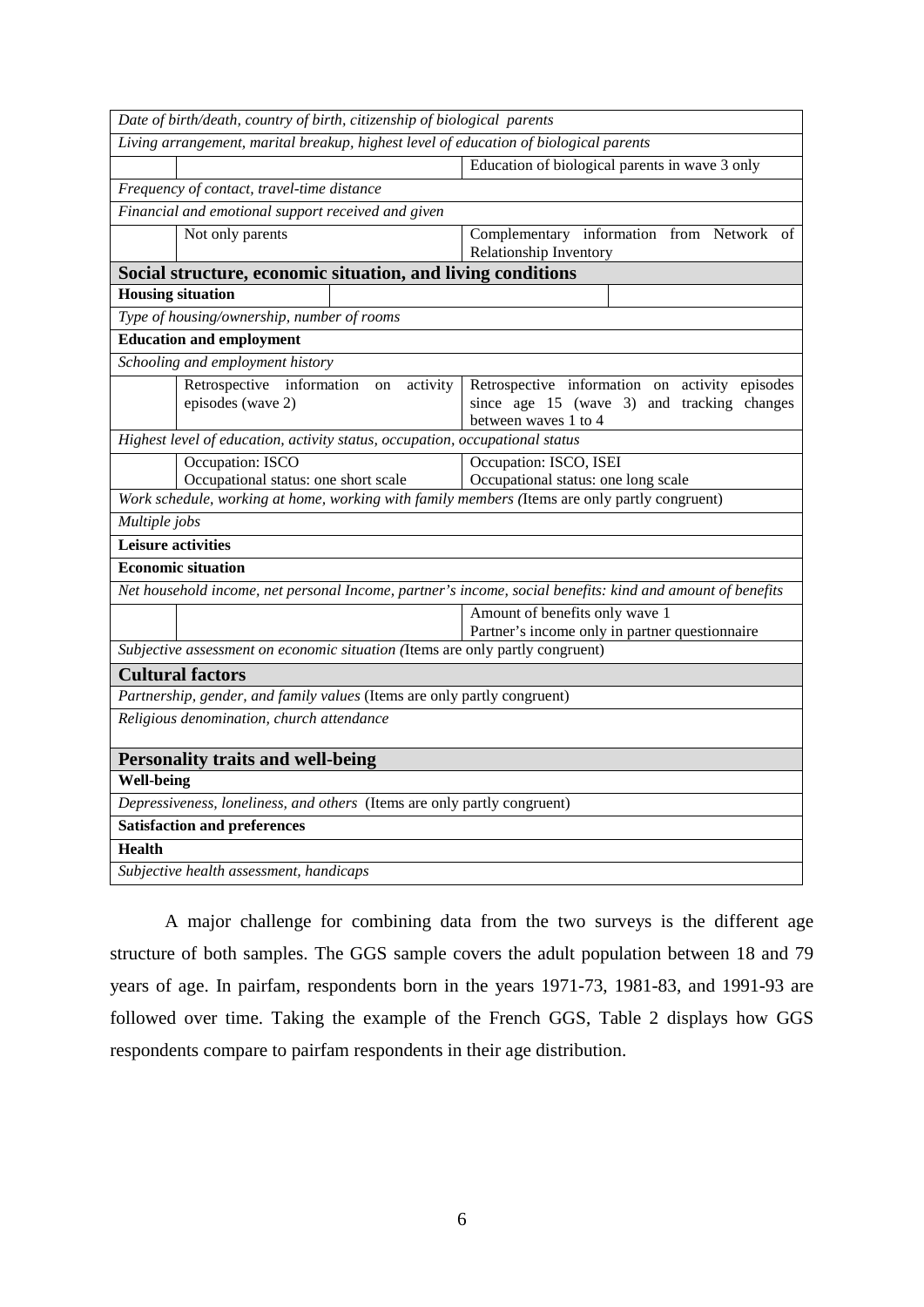|                         |                    |                    |                    |                    | <b>GGS</b><br>France | <b>GGS</b>        |
|-------------------------|--------------------|--------------------|--------------------|--------------------|----------------------|-------------------|
|                         | pairfam<br>1. wave | pairfam<br>2. wave | pairfam<br>3. wave | pairfam<br>4. wave | 1. wave              | France<br>2. wave |
| Year of data collection | 2008/09            | 2009/10            | 2010/11            | 2011/12            | 2005                 | 2008              |
| Age                     |                    |                    |                    |                    |                      |                   |
| 18                      | $\overline{79}$    | 1.158              | 1.012              | 920                | $\overline{76}$      |                   |
| 19                      |                    | 74                 | 983                | 883                | 125                  |                   |
| 20                      |                    |                    | 78                 | 837                | 144                  | 9                 |
| 21                      |                    |                    |                    | 47                 | 162                  | 67                |
| 22                      |                    |                    |                    |                    | 153                  | 80                |
| 23                      |                    |                    |                    |                    | 138                  | 90                |
| 24                      | 36                 |                    |                    |                    | 158                  | 84                |
| 25                      | 1.167              | 14                 |                    |                    | 142                  | 67                |
| 26                      | 1.370              | 745                | 8                  |                    | 159                  | 95                |
| 27                      | 1.279              | 893                | 656                | 15                 | 142                  | 83                |
| 28                      | 158                | 865                | 777                | 574                | 139                  | 82                |
| 29                      |                    | 104                | 770                | 689                | 161                  | 87                |
| 30                      |                    |                    | 79                 | 668                | 144                  | 90                |
| 31                      |                    |                    |                    | 62                 | 167                  | 98                |
| 32                      |                    |                    |                    |                    | 180                  | 107               |
| 33                      |                    |                    |                    |                    | 197                  | 111               |
| 34                      | 38                 |                    |                    |                    | 190                  | 126               |
| 35                      | 1.040              | 15                 |                    |                    | 212                  | 131               |
| 36                      | 1.312              | 726                | $\overline{7}$     |                    | 224                  | 131               |
| 37                      | 1.480              | 935                | 628                | 8                  | 209                  | 142               |
| 38                      | 184                | 1.100              | 810                | 604                | 195                  | 143               |
| 39                      |                    | 117                | 935                | 744                | 212                  | 154               |
| 40                      |                    |                    | 99                 | 857                | 205                  | 148               |
| 41                      |                    |                    |                    | 65                 | 204                  | 137               |
| 18-41                   | 8.143              | 6.746              | 6.842              | 6.973              | 4038                 | 2262              |

**Table 2: Number of respondents in pairfam and the French GGS by age** 

At the moment of first interview, the youngest pairfam cohort is 15 to 17 years old and thus younger than the youngest GGS respondents. Moreover, due to the cohort sampling, certain ages are not covered in in the first wave of pairfam.

The panel design of pairfam implies that over calendar time, pairfam respondents age into the age ranges of the GGS. Table 2 illustrates how data from four pairfam waves can be combined in order to match the age groups covered by the GGS (years of age 18 to 41). There are two possibilities to combine data from different pairfam waves.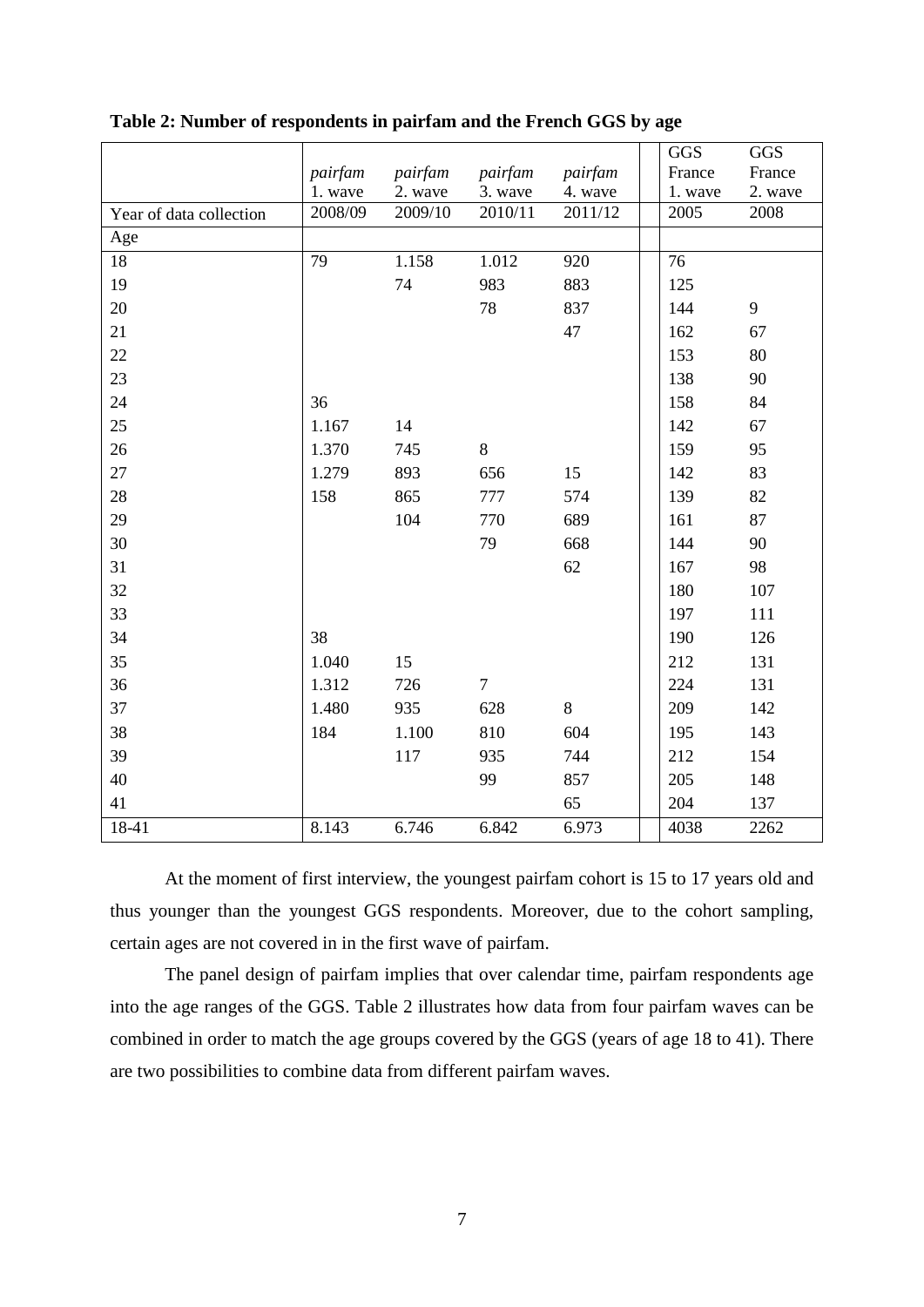First, one might simply pool the data from all available waves and account for the particular correlation structure of the data (the same individual is observed multiple times). For eight years of age younger than 41 (21-24, 31-33) we have got still less than 100 cases in the pooled pairfam sample. The gap will be closed by the following panel waves, however.

Second, we do not work with a pooled sample of pairfam case what is required if we do longitudinal analyses. The number of cases is considerably smaller if one selects GGS respondents at ages covered by pairfam. For example, the number of respondents of the two older age groups in the pairfam sample is 8.064 in the first and 4.284 in the fourth wave three years later. The number of respondents of the respective ages (24 to 28 and 34 to 38) in the French GGS sample is 1.770 in the first and 1084 in the second wave three years later. Extending the age interval for GGS-cases by one additional year of age would lead to higher figures. Therefore, one gets reasonable numbers for an analysis with a considerable statistical power. The GGS-figures for other countries are comparable to the French ones.

In order to cover ages above 40 years researchers may include information on the parents of pairfam respondents. This might offer opportunities for the study of intergenerational relationships with pairfam data.

#### **4 An example of analysis**

In the following, we will present an exemplary analysis of a comparative study on a family related topic combining data from the French GGS and pairfam. Our illustrative research question concerns the prevalence of marriage transitions of cohabiting men and women between 18 and 40 years of age. We are particularly interested whether the birth of a child is associated with the transition to marriage and whether cohabiters with different level of educational and occupational status differ in the transition to marriage. Our assumption is that the birth of a child increases cohabiters' willingness to institutionalize their relationship in order to secure their rights and obligations towards the joint child. Higher educational attainment implies higher earning potential and a strong attachment to the labour market may be more compatible with the role of a spouse as well as providing the economic preconditions to enter marriage. We control for a number of other factors that might be associated with the choice of union type. We compare the French with the German context because we expect the effect of childbirth on the transition to marriage to be less pronounced in France given the higher prevalence and legal protection of children born outside marriage in France. We moreover explore differences between the eastern and the western part of Germany given that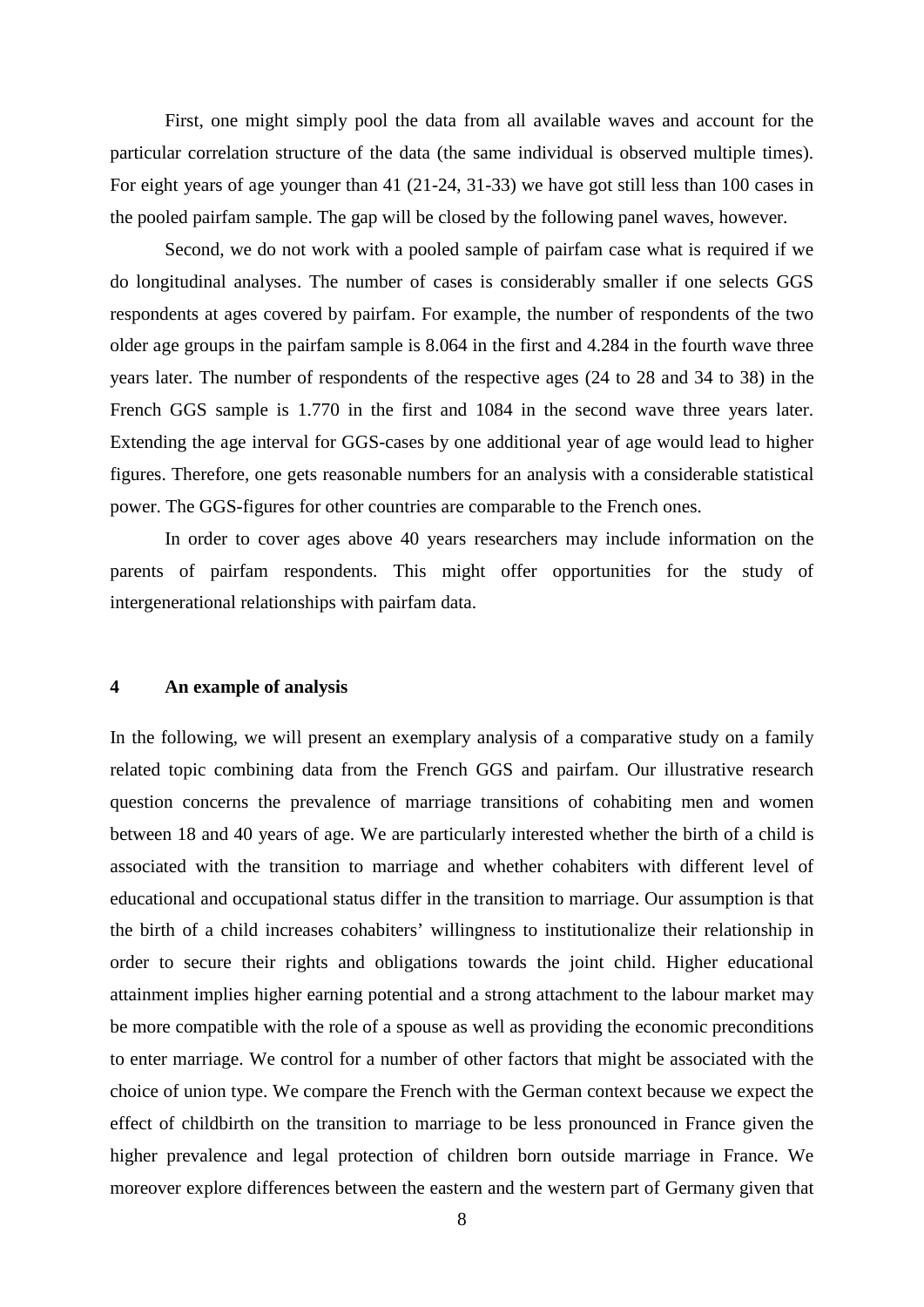prior research has shown large differences in both parts of Germany related to non-marital childbearing. Given the in-between wave spacing of three years in the case of GGS, we study cohabiters' transition to marriage between two waves of the French GGS and between wave 1 and 4 of the German pairfam survey.

# **4.1 Measurements**

Table 3 describes all variables of the French GGS and pairfam we used in this example of analysis.

| <b>Variable</b>                             | <b>GGS</b>                                           | Pairfam                                      |  |  |  |  |  |  |  |
|---------------------------------------------|------------------------------------------------------|----------------------------------------------|--|--|--|--|--|--|--|
|                                             | Dependent variable measured at subsequent wave $(s)$ |                                              |  |  |  |  |  |  |  |
| Transition to marriage                      | bn304m, bn304y (measured                             | Event history calendar of                    |  |  |  |  |  |  |  |
|                                             | retrospectively at W2)                               | wave 2, wave 3 and wave 4                    |  |  |  |  |  |  |  |
|                                             |                                                      | $(ehc4px)$ or data-file biopart              |  |  |  |  |  |  |  |
| Main independent variables of interest      |                                                      |                                              |  |  |  |  |  |  |  |
| Birth between waves                         | $b153y$ , $b253m$ (measured                          | ehc8k of $2^{nd}$ , $3^{rd}$ and $4^{th}$    |  |  |  |  |  |  |  |
|                                             | retrospectively at W2)                               | wave or data-set biochild                    |  |  |  |  |  |  |  |
| <b>Employment status</b>                    | a801 (measured at W1)                                | $sd23i1 - sd23i22$                           |  |  |  |  |  |  |  |
| <b>Educational attainment</b>               | a148 (measured at W1)                                | Generated variables: school;                 |  |  |  |  |  |  |  |
|                                             |                                                      | vocat                                        |  |  |  |  |  |  |  |
| <b>Control variables measured at Wave 1</b> |                                                      |                                              |  |  |  |  |  |  |  |
| Cohabitation duration                       | a300m; a301y $\_$                                    | data-file biopart                            |  |  |  |  |  |  |  |
| Age at start cohabitation                   | $ahg6y_1$ ; $ahg6m_1$                                | sd8e1bm, sd8eby, dobm,                       |  |  |  |  |  |  |  |
|                                             |                                                      | doby or data-file biopart                    |  |  |  |  |  |  |  |
| Gender                                      | ahg $4_1$                                            | Generated variable sex                       |  |  |  |  |  |  |  |
| Previously married                          | $a335a$ (measured at W1)                             | rtr14p <sub>c</sub> of $1st$ wave or dataset |  |  |  |  |  |  |  |
|                                             |                                                      | biopart                                      |  |  |  |  |  |  |  |
| Biological child with                       | ahg $3$                                              | $sd15k$ and $sd16k$                          |  |  |  |  |  |  |  |
| partner at W1                               |                                                      |                                              |  |  |  |  |  |  |  |
| Marital intentions at W1                    | a302s                                                | pa11                                         |  |  |  |  |  |  |  |

**Table 3: Overview of variables included in the analysis**

In both panels information on the birth of a child between waves can be extracted from fertility histories that contain the month and year of the birth of any child the respondent has born (fathered). Both data sets contain the level of education attainment using the International Standard Classification of Education (ISCED). We distinguish three levels: 1= low (primary and lower secondary education, ISCED 1,2), 2= medium (upper secondary and postsecondary non-university education, ISCED 3,4) and  $3 =$  high (all levels of university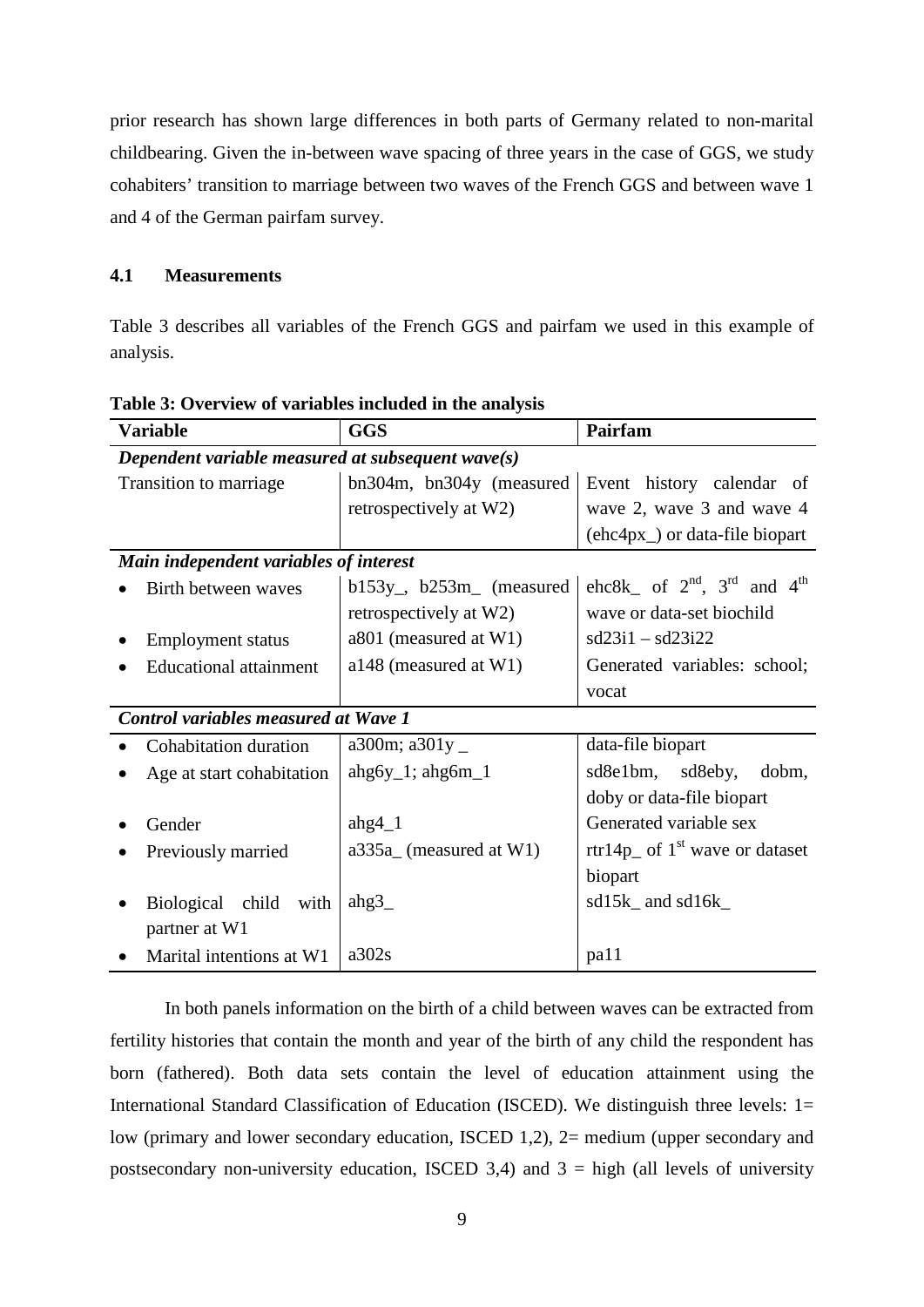education, ISCED 5,6). We also distinguish among employed, not employed and enrolled in education. Employed respondents are either employed or self-employed, helping a family member in a family business or are currently on parental leave. Non-employed respondents are either unemployed, ill for a long time, disabled, housewife or in "other" employment situation. Respondents classified as "enrolled in education" are in school, in vocational training, in apprenticeship, in paid training, or at university. In pairfam this was explicitly not limited to first education.

# **4.2. Descriptive results**

Below, we describe our findings of the binary analyses of first, the French data and second, the German data.

|                                                   | N   | $\frac{0}{0}$ | <b>Mean</b> | Std. Dev. |
|---------------------------------------------------|-----|---------------|-------------|-----------|
| Dependent variable: Relationship status at wave 2 |     |               |             |           |
| Married to W1 partner                             | 93  | 17,68         |             |           |
| Still cohabiting with W1 partner                  | 339 | 64,45         |             |           |
| Separated from W1 partner                         | 54  | 10,27         |             |           |
| Civil union (PACS)                                | 40  | 7,60          |             |           |
| Main independent variables                        |     |               |             |           |
| <b>Children born between waves</b>                |     |               |             |           |
| No birth                                          | 399 | 75,86         |             |           |
| First birth                                       | 82  | 15,59         |             |           |
| Second or higher birth                            | 45  | 8,56          |             |           |
| <b>Education</b>                                  |     |               |             |           |
| Low level of education                            | 67  | 12,74         |             |           |
| Medium level of education                         | 253 | 48,10         |             |           |
| High level of education                           | 206 | 39,16         |             |           |
| Occupation                                        |     |               |             |           |
| Employed at W1                                    | 428 | 81,37         |             |           |
| Not employed at W1                                | 70  | 13,31         |             |           |
| Enrolled in education at W1                       | 28  | 5,32          |             |           |
| Control variables                                 |     |               |             |           |
| At least one child with partner at W1             | 265 | 50,38         |             |           |
| Female                                            | 317 | 60,27         |             |           |
| Marital intentions at W1                          | 216 | 41,06         |             |           |
| Previously married at W1                          | 28  | 5,32          |             |           |
| Age at start of union in years                    |     |               | 24,5        | 4,5       |
| Union duration in months                          |     |               | 69,3        | 57,4      |

#### **Table 4: Distribution of variables in the analysis (France)**

Source: GGS Wave 1 France V.4.2, GGS Wave 2 France V.1.1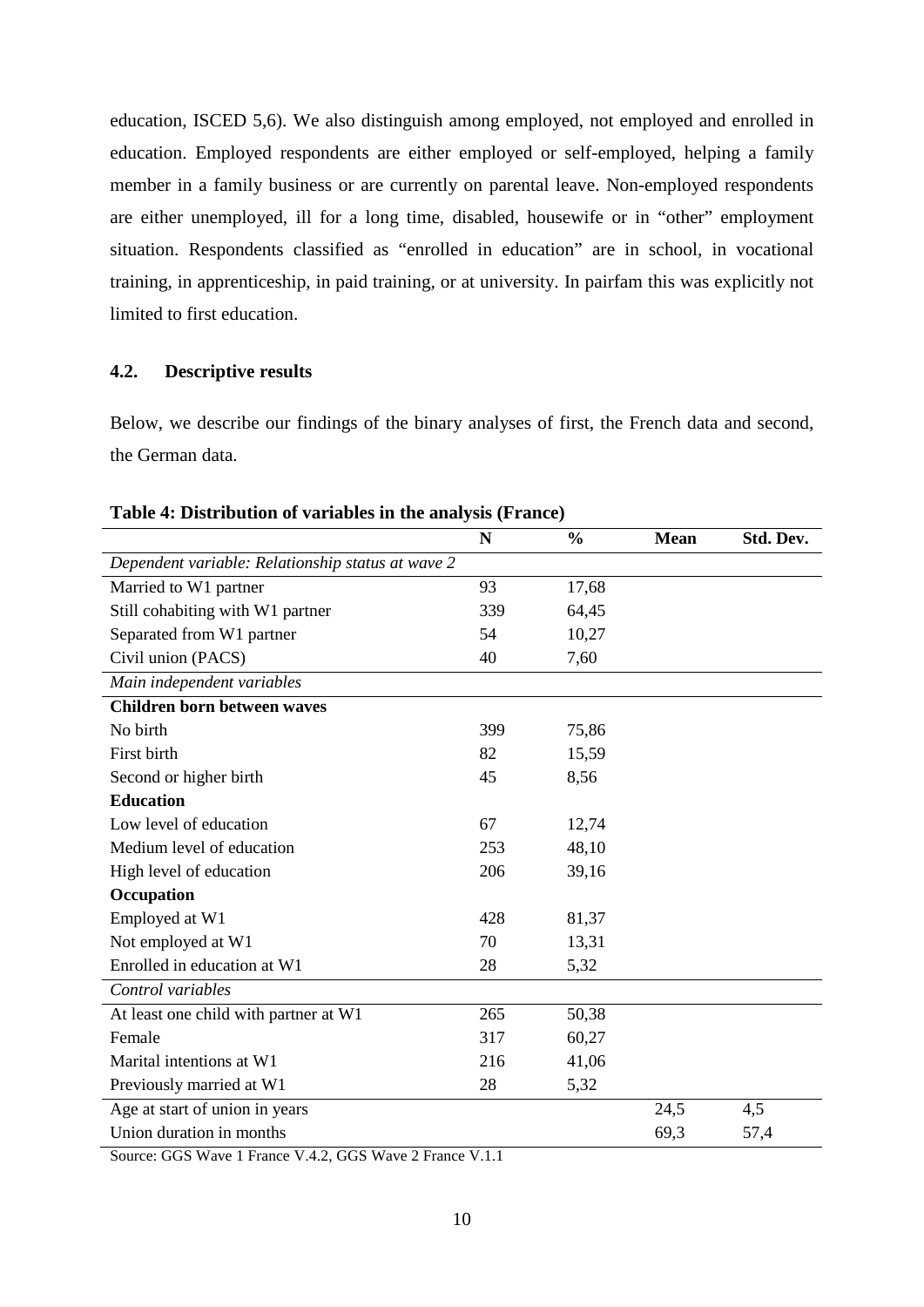Table 4 shows that 93 French cohabiters married their partner (18%) after the first interview. Two thirds of all cohabiters at Wave 1 were still cohabiting with the same partner three years after they had been interviewed for the first time. The remaining cohabiters had either dissolved their union or registered their partnership (PACS).

A quarter of all French cohabiters at Wave 1 had a child in between the waves. The majority of cohabiters has obtained at least secondary education and is employed in Wave 1. There are more women than men cohabiting at Wave 1 with their partner. The proportion of cohabiters who do not report having plans to get married is larger than cohabiters intending to marry and only a small minority has been married earlier. The mean age at the start of a union is 24,5. The observed duration of unions is 69.3 months on average.

Cohabiters who experience the birth of a child between waves more frequently make the transition to marriage than cohabiters who do not have a child between waves (Table 5).

| cohabiters           |            |               |              |  |
|----------------------|------------|---------------|--------------|--|
|                      | Child born | No child born | <b>Total</b> |  |
| Not married at W2    | 94         | 339           | 433          |  |
| %                    | 74.0       | 85.0          | 82.3         |  |
| <b>Married at W2</b> | 33         | 60            | 93           |  |
| $\%$                 | 26.0       | 15.0          | 17.7         |  |
| <b>Total</b>         | 127        | 399           | 526          |  |
| $\frac{6}{9}$        | 100.0      | 100.0         | 100.0        |  |

**Table 5: The transition to marriage within three years by childbirth among French cohabiters** 

Source: GGS Wave 1 France V.4.2, GGS Wave 2 France V.1.1

|                          |  |  |  |  |  | Table 6: The transition to marriage within three years by level of education among |  |
|--------------------------|--|--|--|--|--|------------------------------------------------------------------------------------|--|
| <b>French cohabiters</b> |  |  |  |  |  |                                                                                    |  |

|                      | Low educ | <b>Medium educ</b> | <b>High educ</b> | <b>Total</b> |
|----------------------|----------|--------------------|------------------|--------------|
| Not married at W2    | 64       | 209                | 160              | 433          |
| %                    | 95.5     | 82.6               | 77.7             | 82.3         |
| <b>Married at W2</b> |          |                    | 46               | 93           |
| %                    | 4.5      | 17.4               | 22.3             | 17.7         |
| <b>Total</b>         | 67       | 253                | 206              | 526          |
|                      | 100.0    | 100.0              | 100.0            | 100.0        |

Source: GGS Wave 1 France V.4.2, GGS Wave 2 France V.1.1

According to Table 6 highly educated respondents marry more frequently than respondents with a medium level of education who in turn marry more frequently than their low educated counterparts.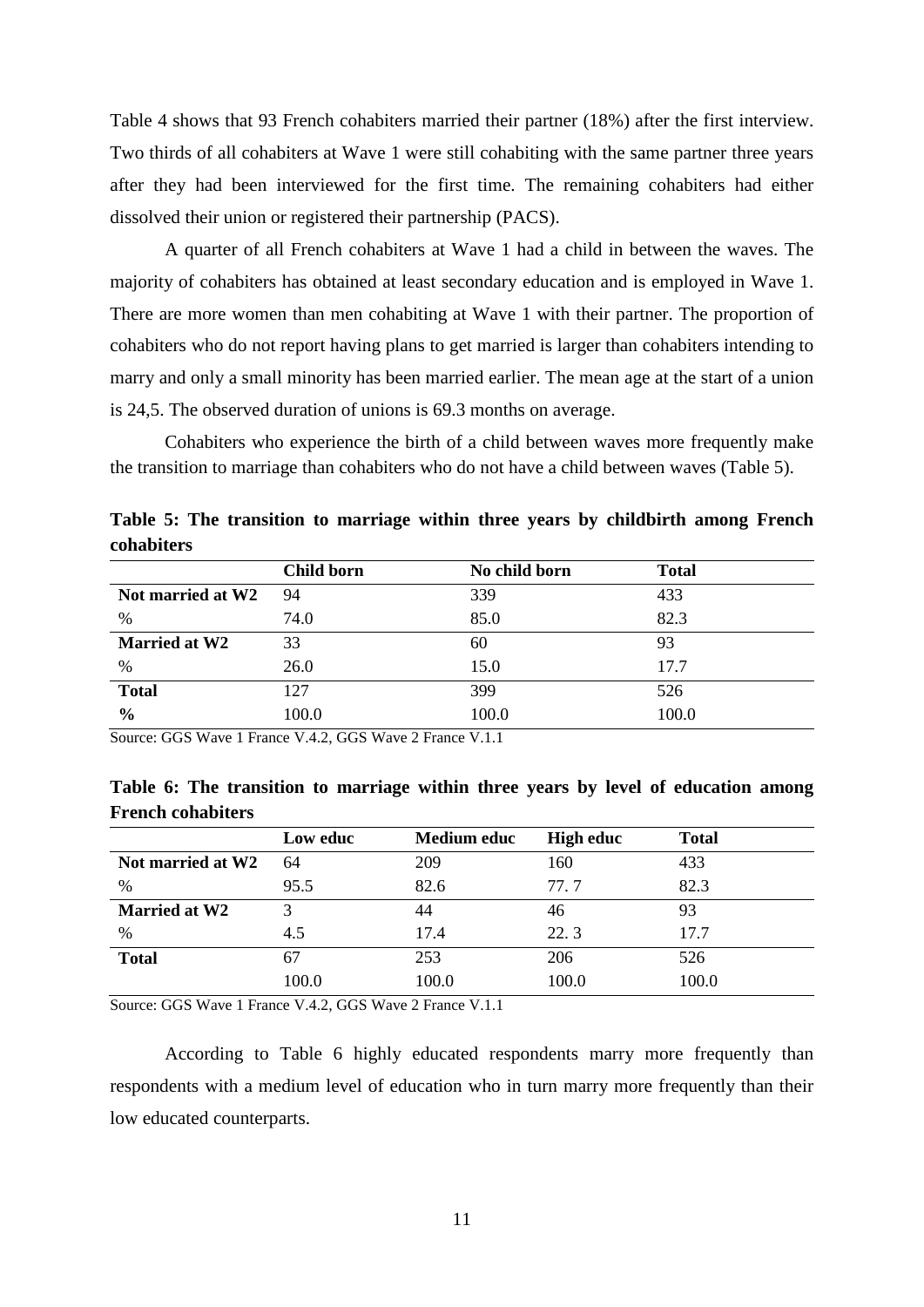Table 7 shows that employed cohabiters more frequently got married between waves than their not employed counterparts. Most marriages are formed among cohabiters who were enrolled in education at the time of first interview.

|                      | <b>Employed</b> | Not employed | In education | <b>Total</b> |
|----------------------|-----------------|--------------|--------------|--------------|
| Not married at W2    | 349             | 64           | 20           | 433          |
| $\frac{6}{6}$        | 81.5            | 91.4         | 71.4         | 82.3         |
| <b>Married at W2</b> | 79              | 6            |              | 93           |
| $\frac{6}{9}$        | 18.5            | 8.6          | 28.6         | 17.7         |
| <b>Total</b>         | 428             | 70           | 28           | 526          |
| $\frac{6}{6}$        | 100.0           | 100.0        | 100.0        | 100.0        |

**Table 7: The transition to marriage within three years by employment status among French cohabiters** 

Source: GGS Wave 1 France V.4.2, GGS Wave 2 France V.1.1

Below, we describe our findings of the bivariate analyses of the pairfam data. About 30 percent of German cohabiters marry between wave 1 and 4 (Table 8). This figure is higher compared to France. More than half of all cohabiters were still cohabiting after three years and 15 percent dissolved their relationship.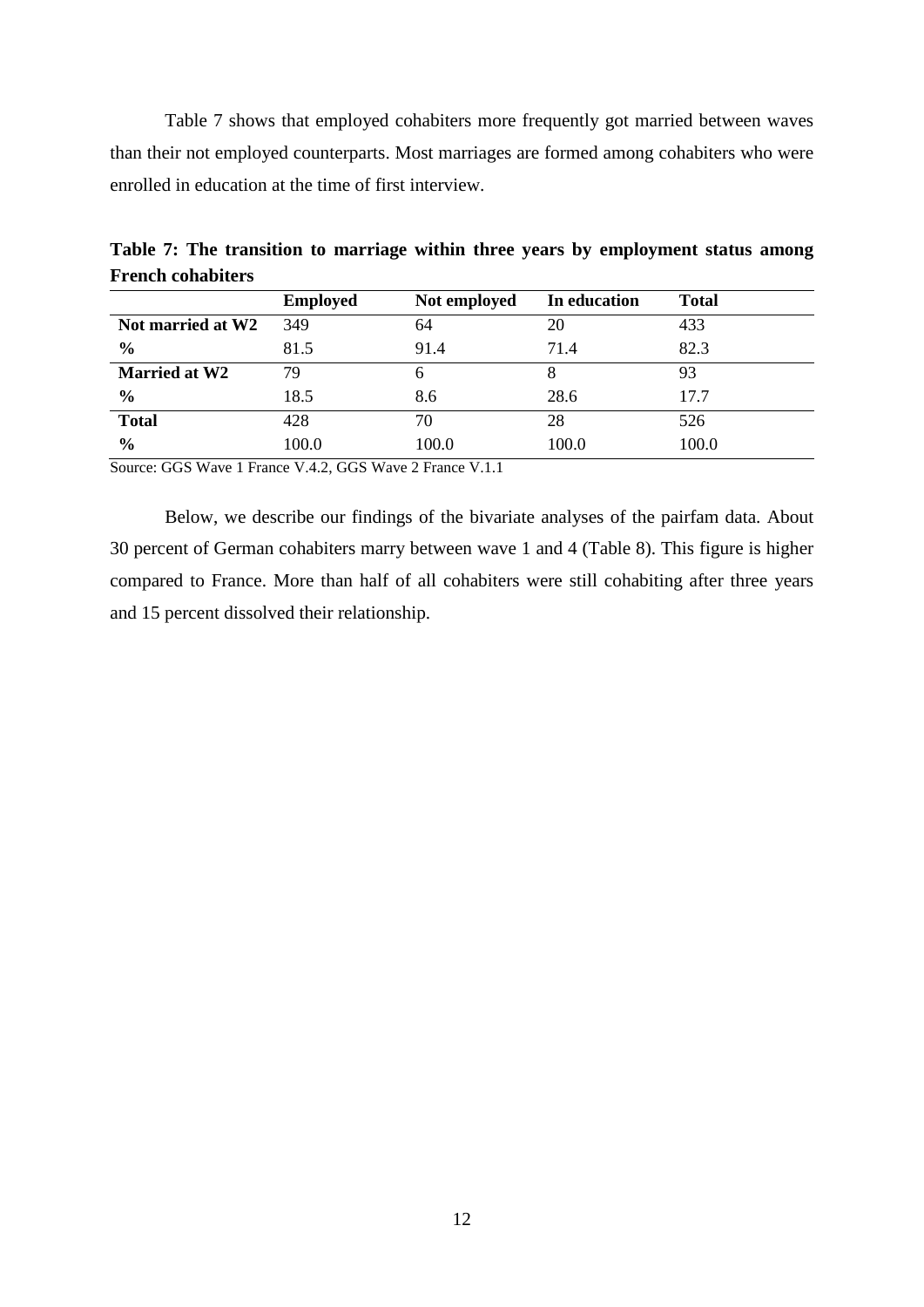|                                                   | N   | $\frac{0}{0}$ | <b>Mean</b> | Std. Dev. |
|---------------------------------------------------|-----|---------------|-------------|-----------|
| Dependent variable: Relationship status at wave 4 |     |               |             |           |
| Married to W1 partner                             | 237 | 31,23         |             |           |
| Still cohabiting with W1 partner                  | 407 | 53,62         |             |           |
| Separated from W1 partner                         | 115 | 15,15         |             |           |
| Main independent variables                        |     |               |             |           |
| <b>Children born between waves</b>                |     |               |             |           |
| No birth                                          | 581 | 76,55         |             |           |
| First birth                                       | 53  | 6,98          |             |           |
| Second or higher birth                            | 125 | 16,47         |             |           |
| <b>Education</b>                                  |     |               |             |           |
| Low level of education                            | 65  | 8,55          |             |           |
| Medium level of education                         | 364 | 47,96         |             |           |
| High level of education                           | 330 | 43,48         |             |           |
| Occupation                                        |     |               |             |           |
| Employed in wave 1                                | 593 | 78,13         |             |           |
| Not employed in wave 1                            | 66  | 8,70          |             |           |
| Enrolled in education in wave 1                   | 100 | 13,18         |             |           |
| Control variables                                 |     |               |             |           |
| At least one child with partner at W1             | 164 | 21,60         |             |           |
| Female                                            | 430 | 56,65         |             |           |
| Previously married at W1                          | 66  | 8,67          |             |           |
| Marital intentions at W1                          | 296 | 39,00         |             |           |
| <b>Western Germany</b>                            | 539 | 71,01         |             |           |
| <b>Eastern Germany</b>                            | 220 | 28,99         |             |           |
| Age at start of union in years                    |     |               | 26,0        | 5.0       |
| Duration of union in months                       |     |               | 47.9        | 44,1      |

# **Table 8: Distribution of variables in the analysis (Germany)**

Source Pairfam V.4.0

Just as in the case of France, around a quarter of all German cohabiters had a child at the moment of last interview. The majority of cohabiters has obtained at least secondary education and is employed in Wave 1. There are more women than men cohabiting at Wave 1 with their partner. The proportion of cohabiters who do not report having plans to get married is larger than cohabiters intending to marry and only a small minority has been married earlier. The mean age at the start of a union is 24.5. The observed duration of unions is only 47.9 months on average.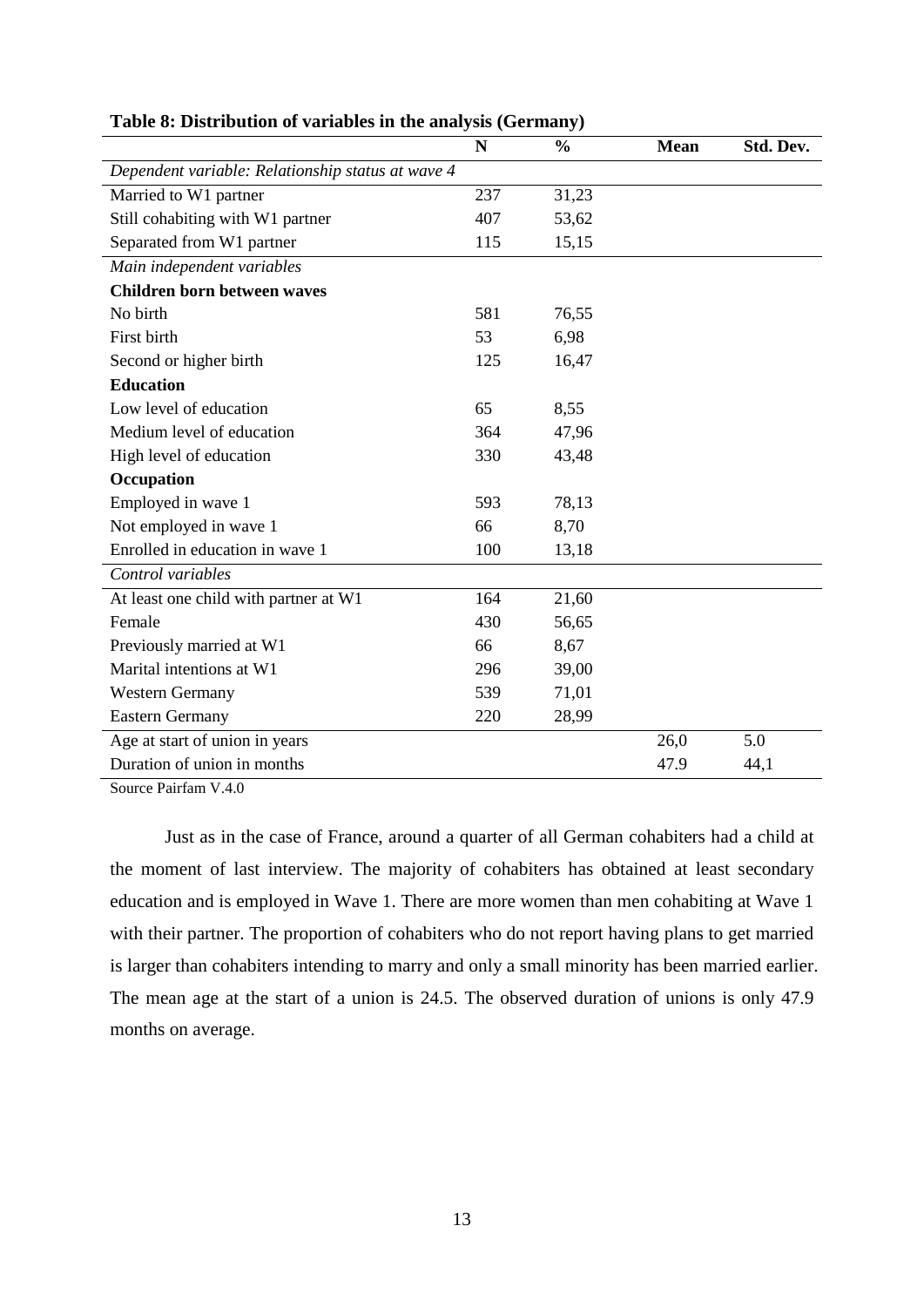|                      | Child born | No child born | <b>Total</b> |
|----------------------|------------|---------------|--------------|
| Not married at W4    | 85         | 437           | 522          |
| %                    | 47.75      | 75.22         | 68.8         |
| <b>Married at W4</b> | 93         | 144           | 237          |
| %                    | 52.25      | 24.78         | 31.2         |
| <b>Total</b>         | 178        | 581           | 759          |
| $\frac{6}{6}$        | 100.0      | 100.0         | 100.0        |

**Table 9: The transition to marriage within three years by childbirth among German cohabiters**

Source Pairfam V.4.0

Table 9 shows that more than half of all German cohabiters who got married between waves also experience the birth of a child. This proportion is larger compared to France. It has to be noted however that also in total, more marriages have been formed in Germany compared to France. Table 10 shows a similar picture we drew from the French data. Marriage formation is more frequent among higher educated cohabiters in Germany.

|                          | Table 10: The transition to marriage within three years by level of education among |  |  |  |  |
|--------------------------|-------------------------------------------------------------------------------------|--|--|--|--|
| <b>German cohabiters</b> |                                                                                     |  |  |  |  |

|                      | Low educ | <b>Medium educ</b> | <b>High educ</b> | <b>Total</b> |
|----------------------|----------|--------------------|------------------|--------------|
| Not married at W4    | 55       | 241                | 226              | 522          |
| $\frac{0}{0}$        | 84.6     | 66.2               | 68.5             | 68.8         |
| <b>Married at W4</b> | 10       | 123                | 104              | 237          |
| $\%$                 | 15.4     | 33.8               | 31.5             | 31.2         |
| <b>Total</b>         | 65       | 364                | 330              | 759          |
| $\frac{6}{6}$        | 100.0    | 100.0              | 100.0            | 100.0        |

Source: pairfam V.4.0

The results in Table 11 also point to a similar direction than the French descriptive analysis. Employed cohabiters more frequently marry than their non-employed counterparts.

| Table 11: The transition to marriage within three years by employment status among |  |  |  |  |
|------------------------------------------------------------------------------------|--|--|--|--|
| <b>German cohabiters</b>                                                           |  |  |  |  |

|                      | <b>Employed</b> | Not employed | In education | <b>Total</b> |
|----------------------|-----------------|--------------|--------------|--------------|
| Not married at W4    | 396             | 50           | 76           | 522          |
| %                    | 66.78           | 75.76        | 76.00        | 68.8         |
| <b>Married at W4</b> | 197             | 16           | 24           | 237          |
| %                    | 33.22           | 24.24        | 24.00        | 31.2         |
| <b>Total</b>         | 593             | 66           | 100          | 759          |
| $\frac{0}{0}$        | 100.0           | 100.0        | 100.0        | 100.0        |

Source: pairfam V.4.0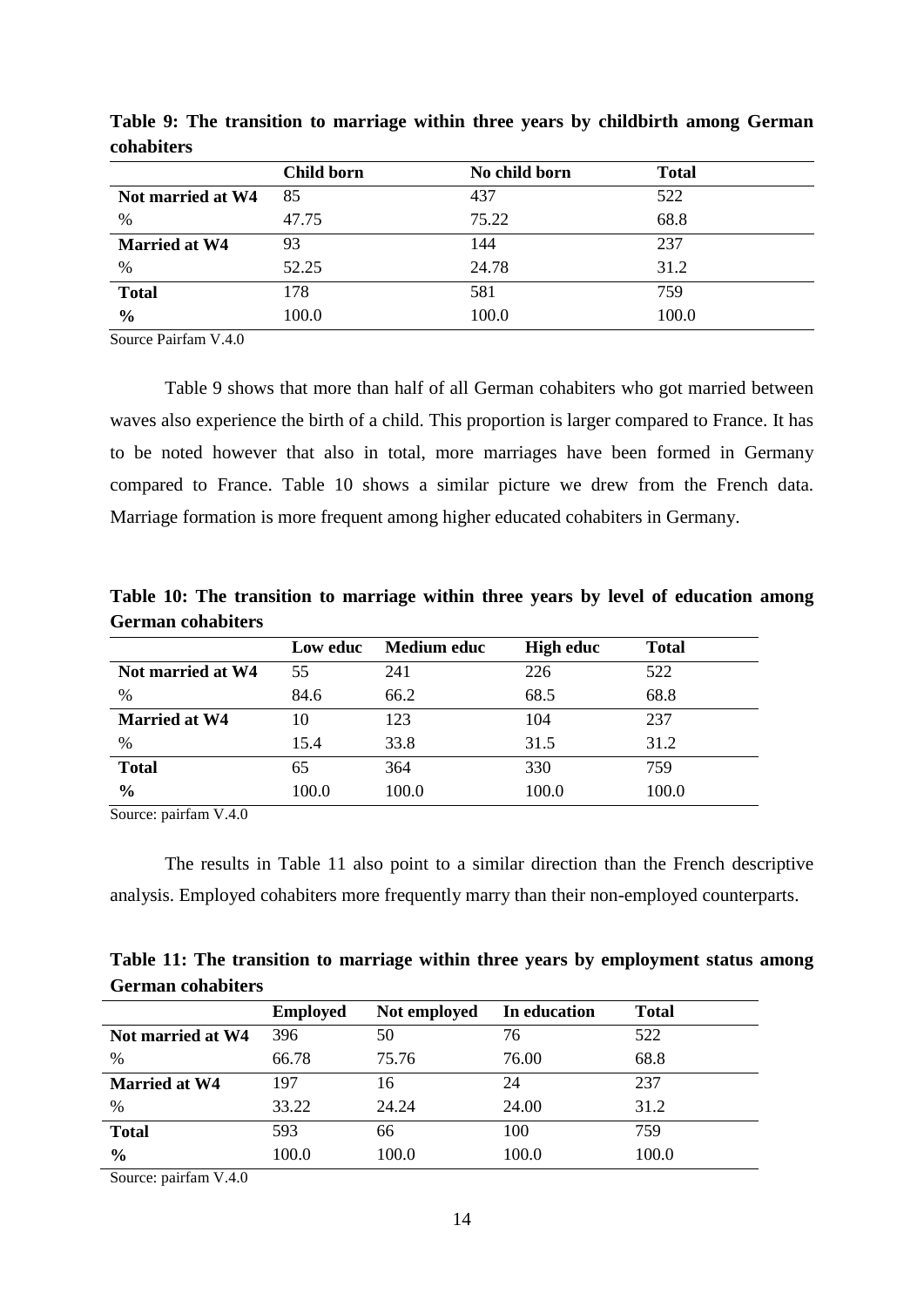#### **4.3 Multivariate Analysis**

In order to test the association between the birth of a child and economic resources and the transition to marriage net of other factors that may be associated with union formation processes, we calculate two logit regressions for France and Germany separately (Table 12).

|                                    | <b>GGS France</b> |         | pairfam           |         |
|------------------------------------|-------------------|---------|-------------------|---------|
|                                    | <b>Odds Ratio</b> | p-Value | <b>Odds Ratio</b> | p-Value |
| Birth of a child (France)          | 1.66              | 0.07    |                   |         |
| Birth of a child                   |                   |         |                   |         |
| (Germany; Ref: West-no child born) |                   |         |                   |         |
| West – child born                  |                   |         | 3.60              | 0.00    |
| East – no child born               |                   |         | 0.53              | 0.01    |
| East – child born                  |                   |         | 1.37              | 0.35    |
| Education (Ref.: low):             |                   |         |                   |         |
| Middle                             | 2.80              | 0.11    | 3.35              | 0.00    |
| High                               | 3.00              | 0.09    | 2.81              | 0.02    |
| Employment (Ref: employed)         |                   |         |                   |         |
| Not employed                       | 0.51              | 0.17    | 0.59              | 0.15    |
| Enrolled in education              | 1.33              | 0.58    | 1.04              | 0.90    |
| Cohabitation duration in months    | 1.01              | 0.37    | 1.00              | 0.59    |
| Cohabitation duration squared      | 1.00              | 0.19    | 1.00              | 0.21    |
| Age at the start cohabitation      | 0.98              | 0.65    | 0.98              | 0.39    |
| Female (Ref.: Male)                | 1.40              | 0.23    | 1.00              | 0.98    |
| Prior Marriage                     | 0.64              | 0.52    | 1.48              | 0.28    |
| Children with current partner      | 0.83              | 0.56    | 0.97              | 0.89    |
| Intention to marry                 | 5.00              | 0.00    | 6.37              | 0.00    |
| Constant                           | 0.04              | 0.00    | 0.10              | 0.00    |
| N                                  | 526               |         | 759               |         |
| Pseudo-R <sup>2</sup>              | 0.15              |         | 0.20              |         |

|  |  |  | Table 12: Summary of binary logit regression model of the transition to marriage |  |  |  |
|--|--|--|----------------------------------------------------------------------------------|--|--|--|
|  |  |  | among cohabiters in France $(n=526)$ and Germany $(n=759)$                       |  |  |  |

Source: GGS Wave 1 France V.4.2, GGS Wave 2 France V.1.1; pairfam V.4.0

Compared to their childless counterparts, having a child is associated with higher odds of marriage for French as well as Western German cohabiters. In Eastern Germany we replicate findings from earlier studies that childbearing does not trigger marriage (Huinink and Kreyenfeld 2006; Huinink et al. 2012). Higher educated cohabiters exhibit higher odds of marriage in both countries. The effect of employment status is not significant in either of the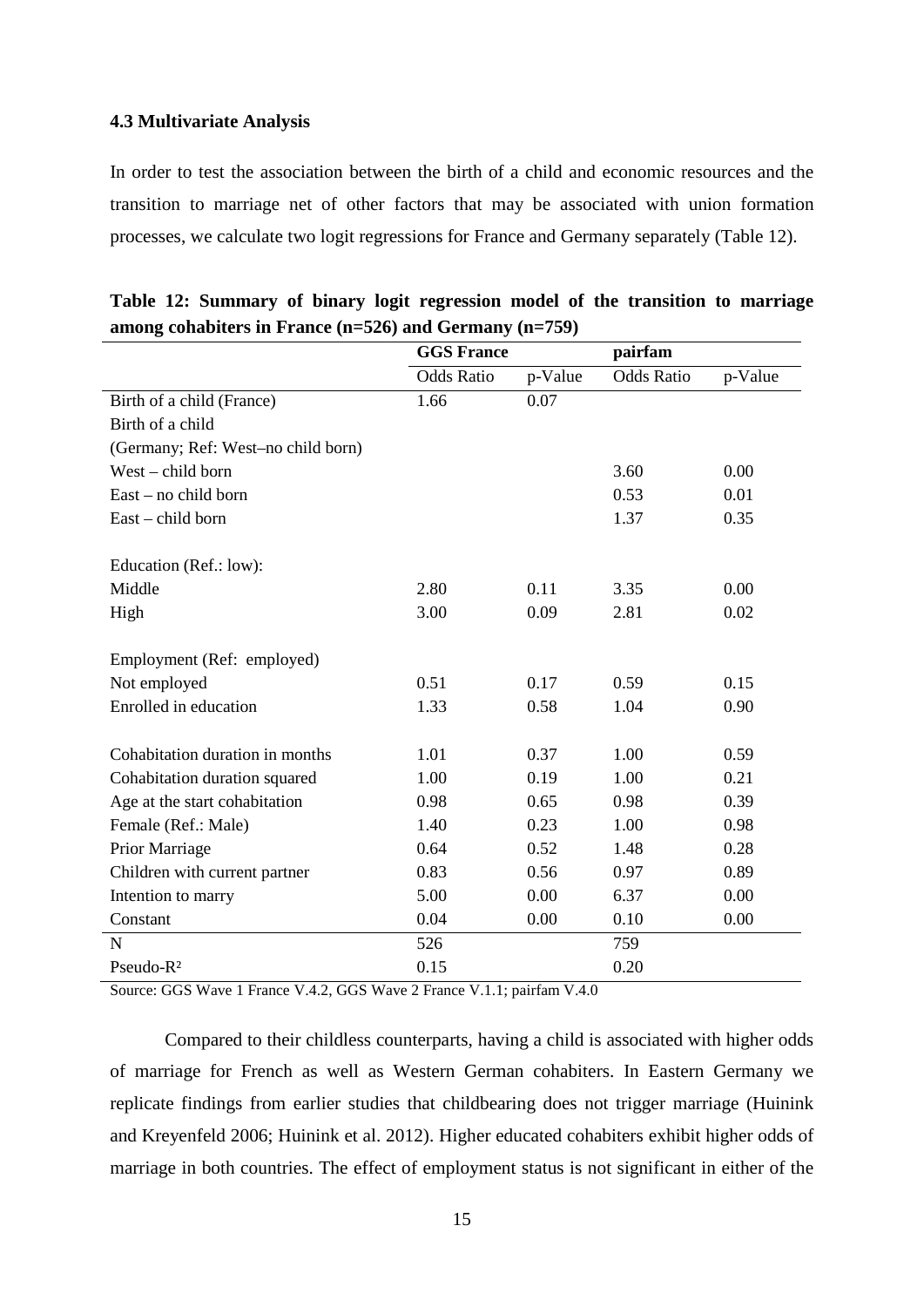countries. Economic resources might be already captured by level of educational attainment. Oppenheimer (2003) concluded in her study on US American men that positive, long-term socio-economic perspectives represented by length of college education and a stable working situation lead to higher odds of leaving cohabitation by marriage (Oppenheimer 2003:146f.). Kalmijn (2011) drew similar conclusions testing Oppenheimer's uncertainty hypotheses in the European context. Köppen (2010) showed that highly educated men experience the transition from cohabitation to marriage by a higher rate in Western Germany compared to Eastern Germany (2010: 242). It could also be that the number not-employed cohabiters and those enrolled in education are relatively low which might imply some issues of statistical power. Some of our control variables are statistically significantly associated with the odds of marriage. Most importantly, cohabiters who plan to marry are much more likely to actually marry compared to cohabiters without marital intentions.

The two data sources would have allowed us to include more comparative information on respondent's level of religiousness or attitudes towards marriage in order to capture individual norms and values but also more measures of socio-economic background (i.e. income) as well as childbearing intentions rather than actual births.

#### **5 Concluding remarks**

In this paper we demonstrated the opportunities for comparatives research combining the German Family Panel (pairfam) and the pan-European Gender and Generation Surveys (GGS). We illustrated the large overlap in the aims and designs of both surveys in order to encourage researchers to combine data from both surveys for cross-national comparative research. We presented an example of analyses studying cohabiters' transition to marriage among German and French survey respondents.

Both surveys aim at providing a high-quality data infrastructure that allows studying the ongoing changes in families and relationships in an ageing Europe in order to provide answers to the question how policy and contextual factors play in the lives of people. They cover a wide variety of topics related to different dimensions of the individual life course such as partnerships, fertility, employment, wellbeing and health and the relationships between different generations of a family.

Both data infrastructures provide nationally representative samples of the adult population. Whereas GGS covers the whole adult life course between ages 18 and 79, pairfam employs a cohort design of the birth cohorts 1971-73, 1981-1983 and 1991-93. We have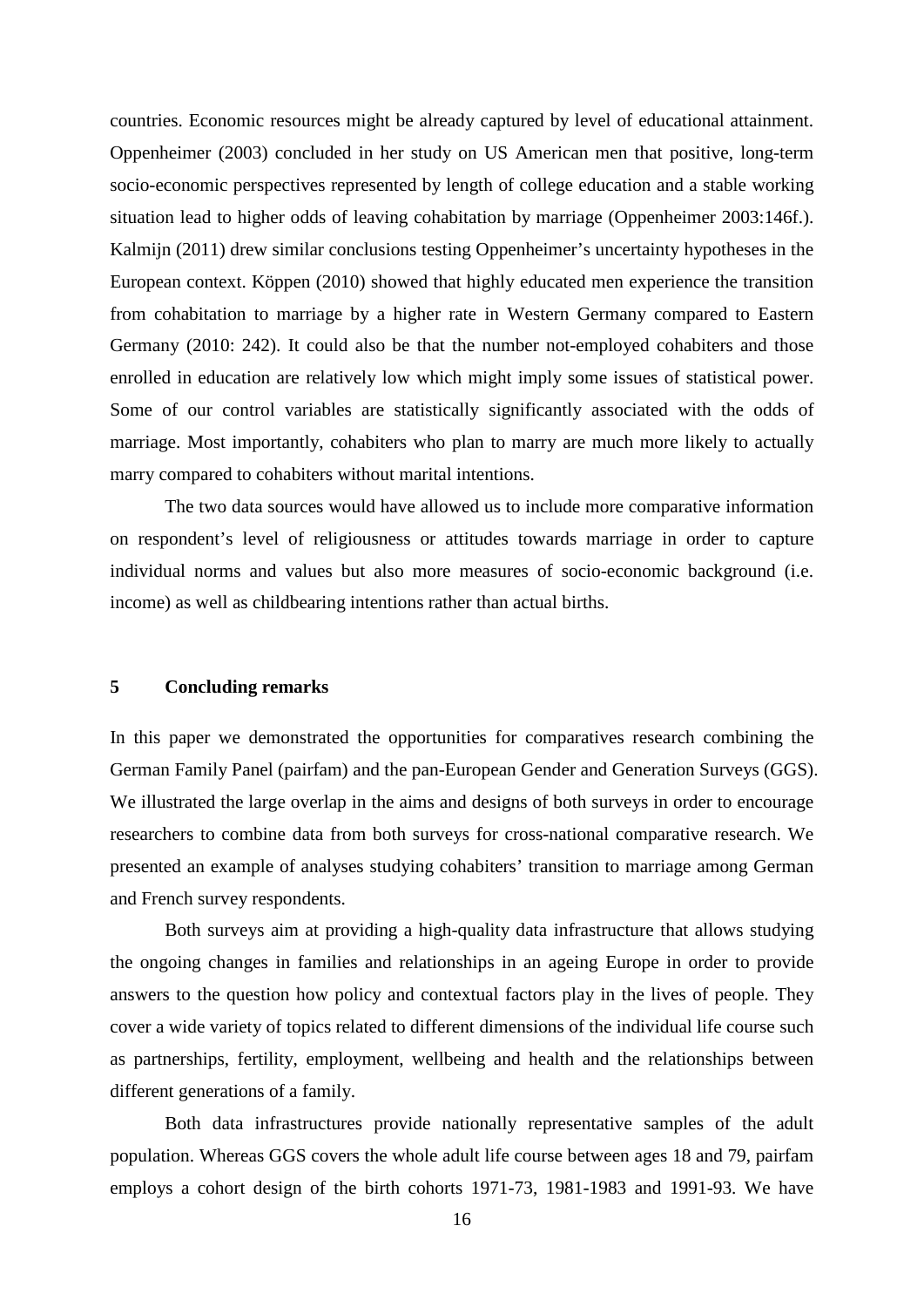shown that because of the panel design of pairfam, the sample will – wave by wave – increasingly cover the age ranges included in the GGS allowing researchers to run statistically powerful and comparative analyses when combining data across waves and of both surveys.

Finally, we have presented a practical example of combining data from GGS and pairfam in order to study union formation behaviour in two different contexts. We have shown large similarities in Germany and France in the association between childbearing and marriage formation among cohabiters as well as signs of social stratification of the decision to marry in both countries.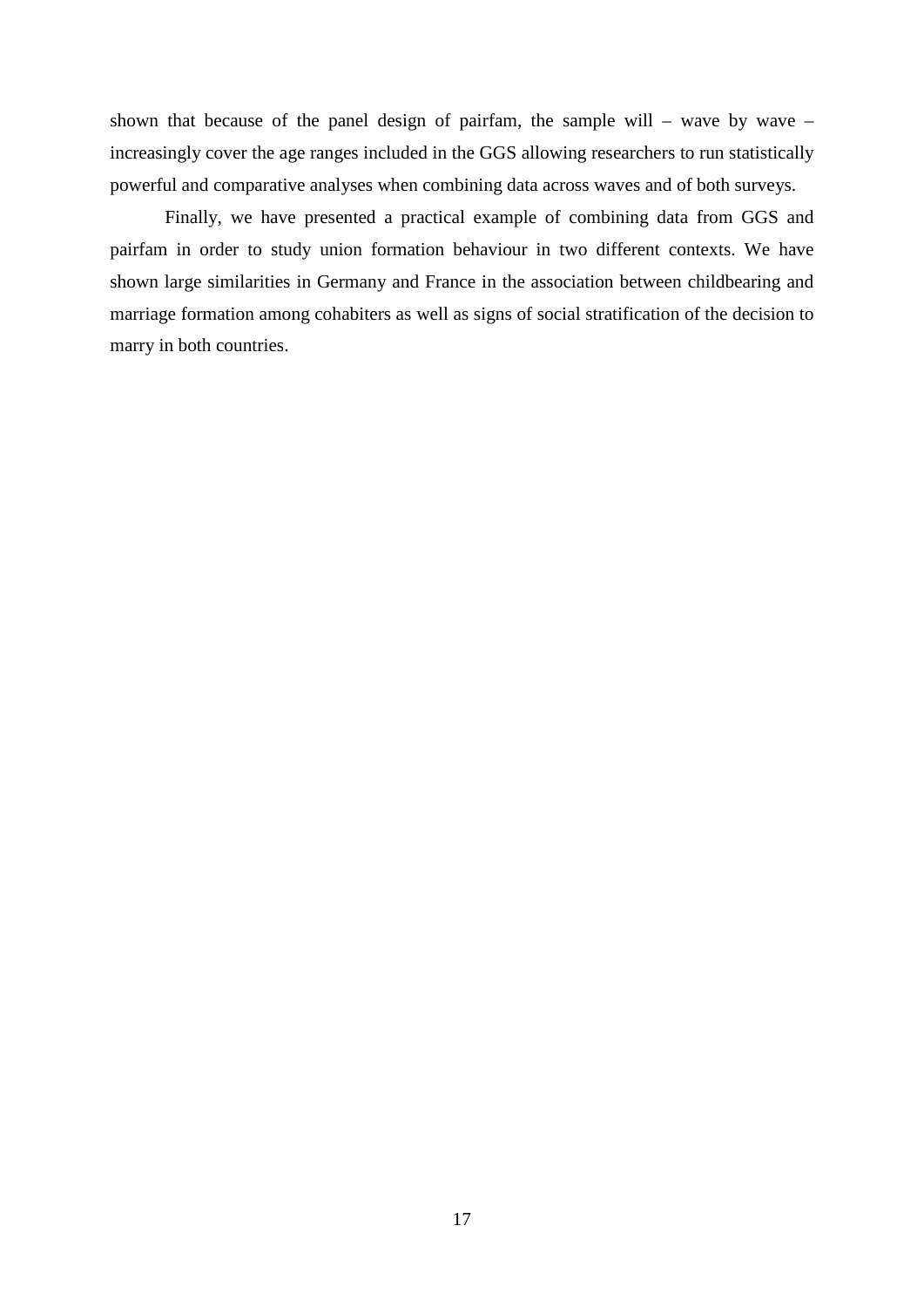#### **References**

- Arránz-Becker, Oliver, Josef Brüderl, Petra Buhr, Laura Castiglioni, Daniel Fuß, Volker Ludwig, Jette Schröder, and Nina Schumann. 2012. The German Family Panel: Study Design and Cumulated Field Report (Waves 1 to 3). Technical Paper of the German Family Panel, No. 1. Chemnitz.
- Brüderl, Josef, Laura Castiglioni, Uli Krieger, Volker Ludwig, Klaus Pforr, and Nina Schumann. 2010. pairfam Data Manual, Wave 1. Mannheim.
- Huinink, Johannes, Josef Brüderl, Bernhard Nauck, Sabine Walper, Laura Castiglioni and Michael Feldhaus. 2011. Panel Analysis of Intimate Relationships and Family Dynamics (pairfam): Conceptual framework and design. *Zeitschrift für Familienforschung* 23, 1, 77- 101
- Huinink, Johannes and Michaela Kreyenfeld. 2006. Family formation in times of social and economic change: An analysis of the East German cohort 1971. In: Diewald, Martin, Anne Goedicke and Karl Ulrich (Eds.), After the fall of the Wall: Life courses in the transformation of East Germany. Stanford: Stanford University Press, 170-190
- Huinink, Johannes, Michaela Kreyenfeld and Heike Trappe. 2012. Familie und Partnerschaft in Ost- und Westdeutschland. Eine Bilanz. In: Johannes Huinink, Michaela Kreyenfeld, Heike Trappe (Eds.), Familie und Partnerschaft in Ost- und Westdeutschland. Ähnlich und doch immer noch anders, Sonderheft 9 der Zeitschrift für Familienforschung. Verlag Barbara Budrich: Opladen, 9-28
- Kalmijn, Matthijs. 2011. The Influence of Men's Income and Employment on Marriage and Cohabitation: Testing Oppenheimer's Theory in Europe. *European Journal of Population*, 27: 269-293
- Köppen, Katja. 2010. Marriage and Cohabitation in western Germany and France. Universitätsbibliothek Rostock
- Kreyenfeld, Michaela, Rainer Walke, Veronika Salzburger, Christine Schnor, Sonja Bastin and Anne-Kristin Kuhnt. 2011. DemoDiff – Wave 1; Supplement to the pairfam Data Manual. Wave 1. Version 1.0. Rostock
- Nauck, Bernhard, Josef Brüderl, Johannes Huinink, and Sabine Walper. 2014. The German Family Panel (pairfam). GESIS Data Archive, Cologne. ZA5678 Data file Version 5.0.0, doi:10.4232/pairfam.5678.5.0.0
- Oppenheimer, Valerie Kincade. 2003. Cohabiting and marriage during young men's careerdevelopment process. *Demography,* 14, 127-149
- Perelli-Harris, Brienna, Wendy Sigle-Rushton, Michaela Kreyenfeld, Trude Lappegård, Renske Keizer and Caroline Berghammer. 2010. The Educational Gradient of Childbearing within Cohabitation in Europe. *Population and Development Review,* 36, 775-801
- United Nations 2005. Generations & Gender Programme: Survey Instruments. New York and Geneva: UN
- United Nations 2007: Generations & Gender Programme. Concepts and Guidelines. New York and Geneva: UN
- United Nations 2009. How Generations and Gender shape Demographic Change: Towards Policies Based on Better Knowledge. New York and Geneva: UN